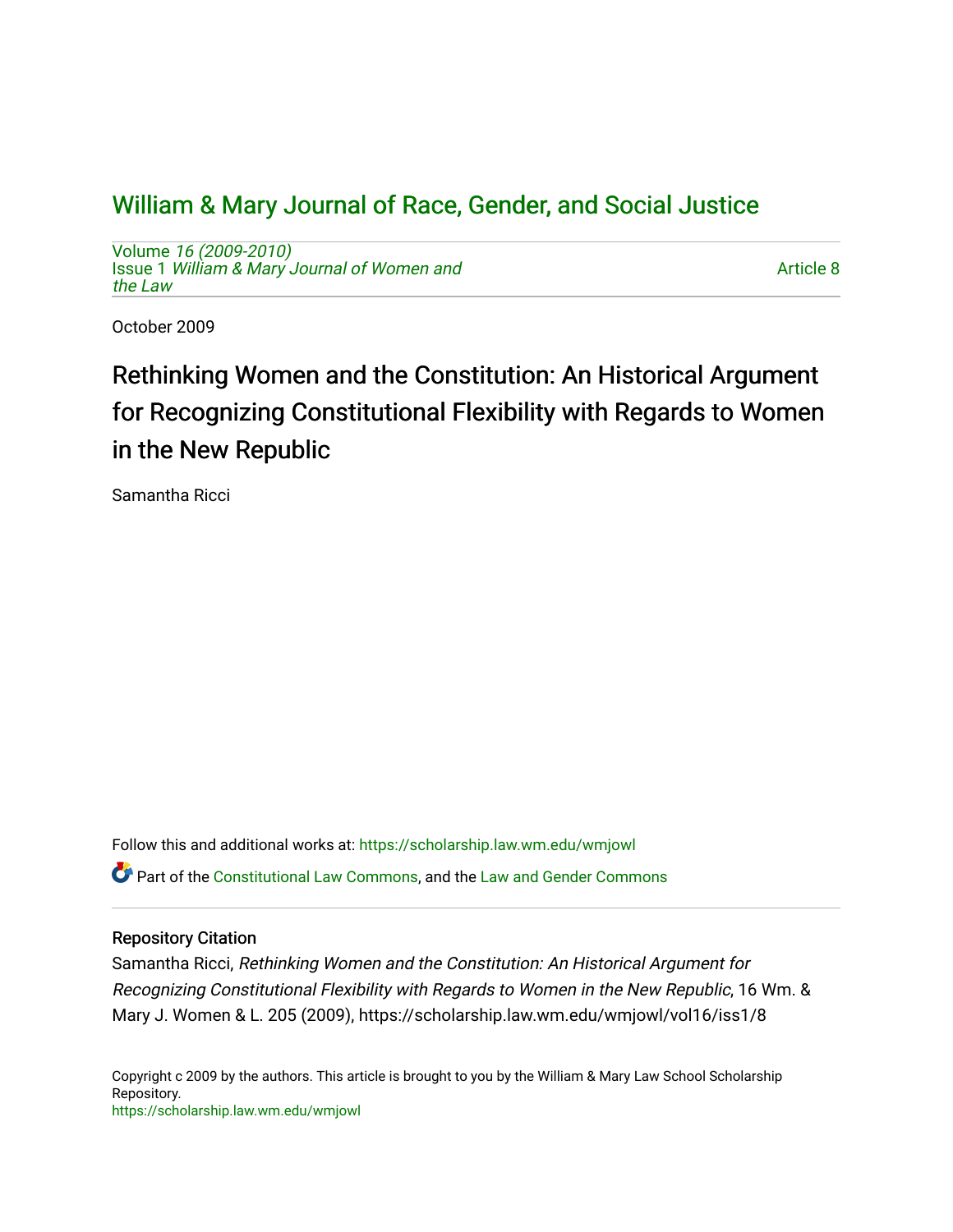## RETHINKING WOMEN AND THE CONSTITUTION: AN HISTORICAL ARGUMENT FOR RECOGNIZING CONSTITUTIONAL FLEXIBILITY WITH REGARDS TO WOMEN IN THE NEW REPUBLIC

### **INTRODUCTION**

- I. WOMEN AND SOCIETY
	- *A. Before the American Revolution*
	- *B. The Revolutionary Woman*
- II. COVERTURE
	- *A. The English Tradition of Coverture*
	- *B. The Pennsylvania Criminal Cases*
	- *C. The Republic and Coverture*
- III. THE REPUBLIC
	- *A. Female Patriotism*
	- *B. The Constitution*
	- *C. States and Women's Rights After the Adoption of the Constitution*
		- *1. New Jersey: The Petticoat Electors*
		- *2. Massachusetts:* Martin v. Commonwealth *(1805)*
		- *3. Illinois:* Bradwell v. State *(1873)*

IV. THE BACKLASH

**CONCLUSION** 

#### **INTRODUCTION**

On November 4, 2008, Barack Obama won the United States presidential election with  $66,882,230$  votes.<sup>1</sup> Women accounted for fifty-eight percent of Obama's votes.<sup>2</sup> In the entire presidential election, women comprised fifty-three percent of the total votes cast, outnumbering men by more than seven million votes.<sup>3</sup> Since 1964, every

<sup>1.</sup> Election Center 2008, http://www.cnn.com/ELECTION/2008/ (last visited Aug. 25, 2009).

<sup>2.</sup> I calculated this number using the election results as reported by the Federal Election Commission, as well as election statistics reported by both CNN and the New York Times. Of the 131,257,328 total votes cast in the 2008 presidential election, fiftythree percent were from women, resulting in 69,566,384 votes cast by women. Among those 69,566,384 women voters, fifty-six percent voted for Obama, resulting in 38,957,175 votes for Obama from women. Therefore, women represented fifty-eight percent of the 66,882,230 votes Obama received. 2008 Official Presidential General Election Results, http://www.fec.gov/pubrec/fe2008/2008presgeresults.pdf (last visited Aug. 25, 2009); Election Center 2008, Exit Polls, http://www.cnn.com/ELECTION/2008/results/polls .main/ (last visited Aug. 25, 2009); Election Results 2008, Exit Polls, http://elections .nytimes.com/2008/results/president/exit-polls.html (last visited Aug. 25, 2009).

<sup>3.</sup> Election Center 2008, Exit Polls, *supra* note 2.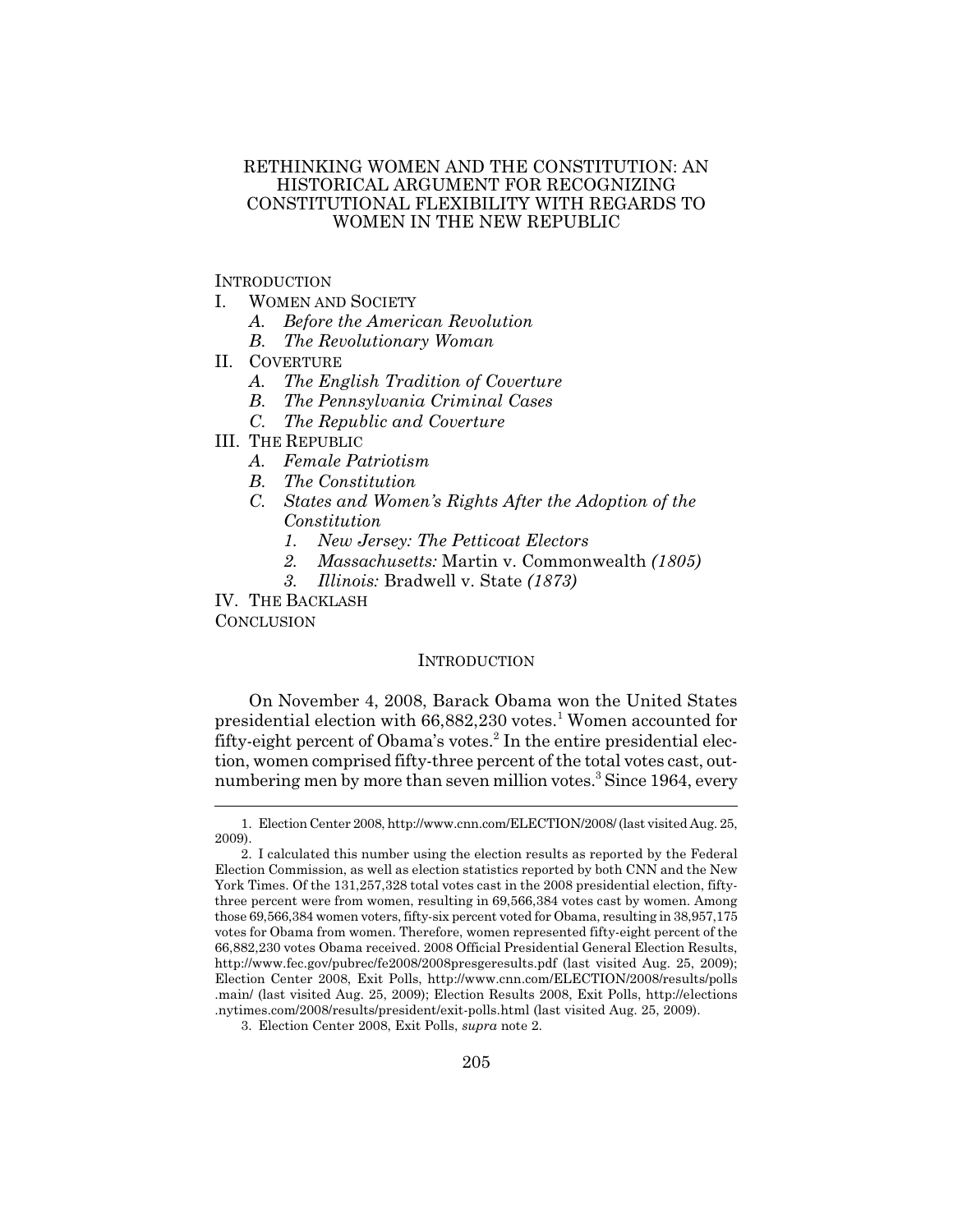presidential election has seen women voting in higher numbers than men.<sup>4</sup> There are also more women registered to vote than there are men.<sup>5</sup>

Not only do women participate as voters in the political arena, but they are leaders as well. Within the past fifteen years alone, many women have achieved political positions of great power and influence. For example, in 1993 Janet Reno was the first woman to serve as the U.S. Attorney General; in 1997, Madeleine Albright became the first woman appointed to the position of U.S. Secretary of State; in 2001, Condoleezza Rice was appointed to the position of National Security Advisor (formerly Assistant to the President for National Security Affairs) and in 2005 was appointed to the position of U.S. Secretary of State; and Nancy Pelosi was the first woman elected to serve as Speaker of the U.S. House of Representatives in 2007, making her second in line for the presidency behind Vice President Dick Cheney.6 Most recently, Hillary Clinton, the first first lady ever elected to public office and the first woman elected to the Senate from New York,<sup>7</sup> became "the first viable female presidential candidate" during the Democratic primaries in 2008,<sup>8</sup> and Sarah Palin became the first female vice presidential nominee for the Republican party.<sup>9</sup>

But this has not always been the case. America did not always look kindly on a woman's participation in such a public arena as politics.10 A woman's very presence in the public sphere was considered inappropriate.<sup>11</sup> In fact, it was not until the late eighteenth

<sup>4.</sup> Press Release, Ctr. for Am. Women and Politics,Women's Vote Watch: Women's Votes Could Determine Election Outcome (Oct. 10, 2008), *available at* http://www.cawp .rutgers.edu/press\_room/news/documents/PressRelease\_10-10-08\_womensvote.pdf.

<sup>5.</sup> *Id.*

<sup>6.</sup> Ctr. for American Women and Politics, Rutgers, State Univ. N.J., Fast Facts: Firsts for Women in U.S. Politics, http://www.cawp.rutgers.edu/fast\_facts/resources/ Firsts.php (last visited Aug. 25, 2009) [hereinafter Fast Facts].

<sup>7.</sup> *Id.*

<sup>8.</sup> Linda Lowen, About.com, *Women Candidates in 2008 — How Many Women Candidates Ran in 2008?*, Nov. 14, 2008, http://womensissues.about.com/od/thepolitical arena/a/womencand2008.htm.

<sup>9.</sup> Fast Facts, *supra* note 6. Palin was not the first female vice presidential nominee in American history; that distinction goes to Geraldine Ferraro, who was chosen as Walter Mondale's running-mate in the 1984 presidential election. However, because the Mondale/ Ferraro ticket was soundly trounced by the Reagan/Bush ticket and won only one state in that election, the argument could be made that Palin was the first viable female vice presidential candidate. Julia Baird, *From Seneca Falls . . . to Sarah Palin?*, NEWSWEEK, Sept. 22, 2008, *available at* http://www.newsweek.com/id/158893.

<sup>10.</sup> For purposes of simplicity, this Note will refer to the colonies and colonists as "America" and "Americans," respectively, recognizing that the land belonged to England and the colonists considered themselves British subjects until after the American Revolution.

<sup>11.</sup> Unfortunately due to time and space restrictions, this Note focuses on white women and does not consider the plight of black women in America. The historic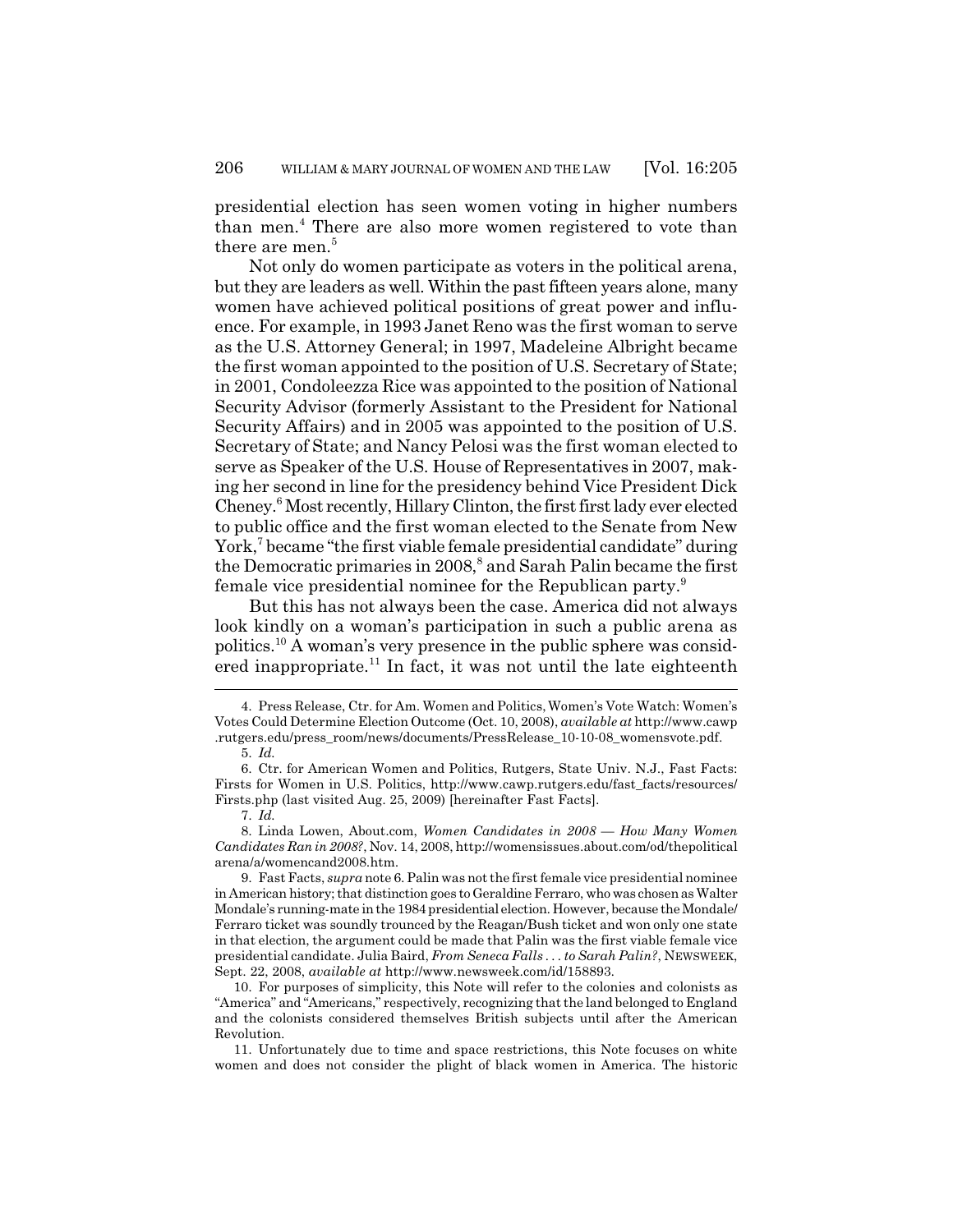century that American women began to venture beyond their private spheres into the public realm.<sup>12</sup> Slowly at first, women began to participate more and more frequently as the Revolution continued.<sup>13</sup> Perhaps without many recognizing, or perhaps without many understanding its magnitude, change was happening. The politicization of women had begun.

This Note will argue that in the midst of this changing America, the U.S. Constitution was adopted and voted into law, and, contrary to the conventional belief, neither the Founders nor the Constitution were wholly insulated from the changes occurring in American society. The Constitution may not have explicitly mentioned women in the allocation of rights and responsibilities, but neither did it deny any rights to women. This Note argues that the Constitution, perhaps unwilling to go as far as explicitly guaranteeing women's rights, instead left open the very real — and in some cases *realized* — possibility of states recognizing the rights of and granting rights to women.

Part I of this Note will focus on women and American society. It will discuss a woman's place in society before and during the American Revolution. Part II will discuss the law of coverture.<sup>14</sup> It will explore the English-inherited form of coverture, the shades-of-grey coverture adopted in the colonies, and how coverture was handled in the Republic. Part III will argue that the question of female patriotism whether a woman could be political — was present in American society. It will explore the extent to which this discussion occurred and argue that, against this backdrop, the Constitution was created. It will argue that the Constitution did not deny women rights and instead left the question of women's rights up to the states. It will provide examples of how different states debated the place of women in society, with some recognizing women's rights, at least for a time, and others denying them. Part IV will address the backlash women faced as a result of their politicization. A brief conclusion will follow.

#### I. WOMEN AND SOCIETY

The American Revolution was not only a major turning point in the history of America but the history of American women as well. The experience of women vis-à-vis the Revolution served as the impetus for both their politicization and, later, their demands to be

experience of white women is different than that of black women, who faced oppression on two levels: race and gender.

<sup>12.</sup> *See infra* Part I.

<sup>13.</sup> *See infra* Part I.

<sup>14.</sup> The doctrine of coverture was the process by which a married woman's identity was literally "covered" by that of her husband's. *See infra* Part II.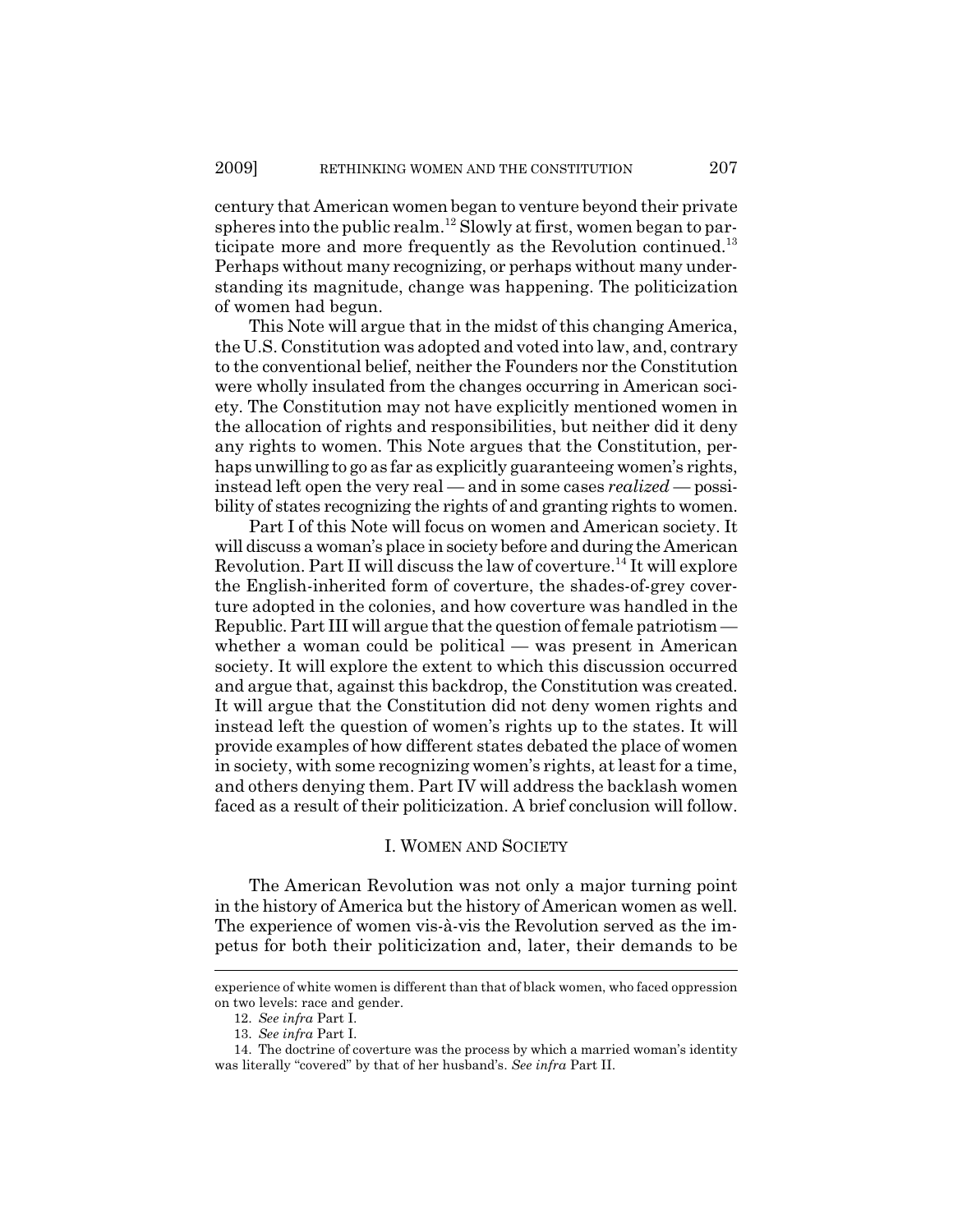recognized within America. "The war of the Revolution and the constitutional experiments that followed composed one of the great ages of political innovation in Western history; in these years the terms were set by which future Americans would understand their relationship to the social order."15 In order to understand how the Revolution changed women's lives, it is first necessary to understand what life was like prior to the Revolution.

#### *A. Before the American Revolution*

The American colonists inherited from the English the ideas that the family was "the central focus of society"16 and a woman's place was in the familial home.<sup>17</sup> These ideas exemplify the inherited traditions of the separate "spheres" for men and women,<sup>18</sup> i.e., "the dichotomy between male public activity and female private passivity."<sup>19</sup> While men occupied the public sphere and represented their families in the outside world, women were relegated to the private, domestic sphere.<sup>20</sup> Even within this domestic sphere, the man ruled the home and the woman was expected to obey the man.<sup>21</sup>

Not surprisingly, then, a woman was not considered an independent entity, nor was she allowed an "independent existence." <sup>22</sup> Being feminine meant being "submissive[], dependen[t], and domestic[]." 23 A woman was

virtually barred from the public sphere, and at home [was] under male tutelage . . . . [She was] dependent and domestic, a creature not of reason but of sentiment and love. Her mission was selfsacrifice; the married woman had no important separate interests, apart from the interests of the family — and those remained entirely under her husband's benevolent power. Her gaze properly focused inward on the family, not outward on the world. She was

<sup>15.</sup> LINDA K. KERBER, WOMEN OF THE REPUBLIC: INTELLECT AND IDEOLOGY IN REVOLUTIONARY AMERICA 7 (1980) [hereinafter KERBER, WOMEN OF THE REPUBLIC].

<sup>16.</sup> Mary Beth Norton, *The Evolution of White Women's Experience in Early America*, 89 AM. HIST. REV. 593, 596 (1984) [hereinafter Norton, Evolution].

<sup>17.</sup> LAUREL THATCHER ULRICH, GOOD WIVES: IMAGE AND REALITY IN THE LIVES OF WOMEN IN NORTHERN NEW ENGLAND, 1650-1750 13 (1991).

<sup>18.</sup> COKIE ROBERTS, FOUNDING MOTHERS: THE WOMEN WHO RAISED OUR NATION 14 (2002).

<sup>19.</sup> MARY BETH NORTON, LIBERTY'S DAUGHTERS: THE REVOLUTIONARY EXPERIENCE OF AMERICAN WOMEN,1750-1800 8 (1996) [hereinafter NORTON,LIBERTY'S DAUGHTERS].

<sup>20.</sup> *Id.* at 3.

<sup>21.</sup> *Id.* at 5. 22. *Id.*

<sup>23.</sup> Kenneth L. Karst, *Woman's Constitution*, 1984 DUKE L.J. 447, 456 (1984).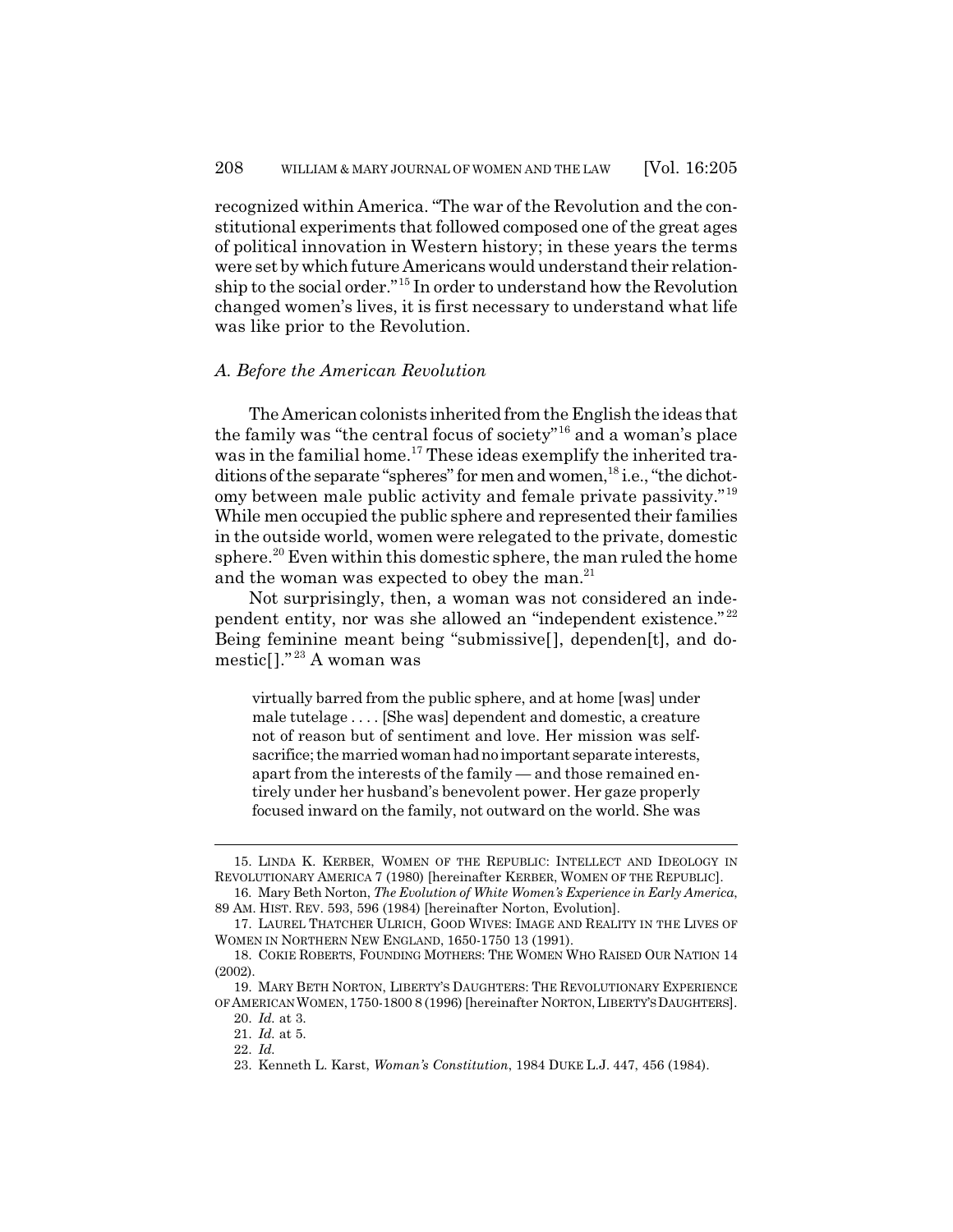not fully a citizen; indeed, she was to be excluded from public roles, lest her seductive presence in the public arena distract men from the light of reason that should illuminate that sphere. $^{24}$ 

Best, then, to confine women "'within the narrow Limits of Domestick [sic] Offices, [because] when they stray beyond them, they move excentrically [sic] and consequently without grace."<sup>25</sup>

Women accepted this confinement to the private sphere of domestic life.26 While aware of the public sphere inhabited by the men,<sup>27</sup> both men and women believed women should be content in their private sphere.<sup>28</sup> There was a great societal expectation that domesticity "was . . . supposed to be the source of [a woman's] sense of pride and satisfaction. Regardless of the exact shape of her household role ... she should find fulfillment in ... [and] take pleasure in performing the duties required of her as mistress of the home." <sup>29</sup>

Because of the adherence to the separate spheres, and women's acceptance of that separation, rarely did women venture beyond their domestic realm.30 In the years immediately leading up to and during the war, it proved necessary for women to venture beyond their homes and join the Revolution.<sup>31</sup> Women's contributions to the wartime efforts were a very important, arguably essential, component of the success of the Revolution.<sup>32</sup>

#### *B. The Revolutionary Woman*

Thanks to the Revolution, and regardless of whether it was a conscious change in America, "a woman's place *was* changing." <sup>33</sup> Change was not immediate, nor did women immediately come to mind as necessary components of the Revolution: it was "[n]ot until economic boycott became a major mode of resistance to England [that it became] obvious that women would also have to be pulled out of the privacy of their traditional domain and propelled into the public world of political decisions." 34 Contemplating how to effectively resist England, Christopher Gadsen in 1769 had this message for the men:

<sup>24.</sup> *Id.* at 458.

<sup>25.</sup> NORTON, LIBERTY'S DAUGHTERS, *supra* note 19, at 8.

<sup>26.</sup> *Id.* at 7.

<sup>27.</sup> ROBERTS, *supra* note 18.

<sup>28.</sup> NORTON, LIBERTY'S DAUGHTERS, *supra* note 19, at 34.

<sup>29.</sup> *Id.*

<sup>30.</sup> *SEE* HOWARD ZINN, A PEOPLE'S HISTORY OF THE UNITED STATES, 1492-PRESENT 109 (2003).

<sup>31.</sup> KERBER, WOMEN OF THE REPUBLIC, *supra* note 15, at 8.

<sup>32.</sup> Paula Baker, *The Domestication of Politics, Women and American Political Society, 1780-1920*, 89 AM. HIST. REV. 620, 624 (1984).

<sup>33.</sup> ROBERTS, *supra* note 18, at 40 (emphasis added).

<sup>34.</sup> KERBER, WOMEN OF THE REPUBLIC, *supra* note 15, at 8.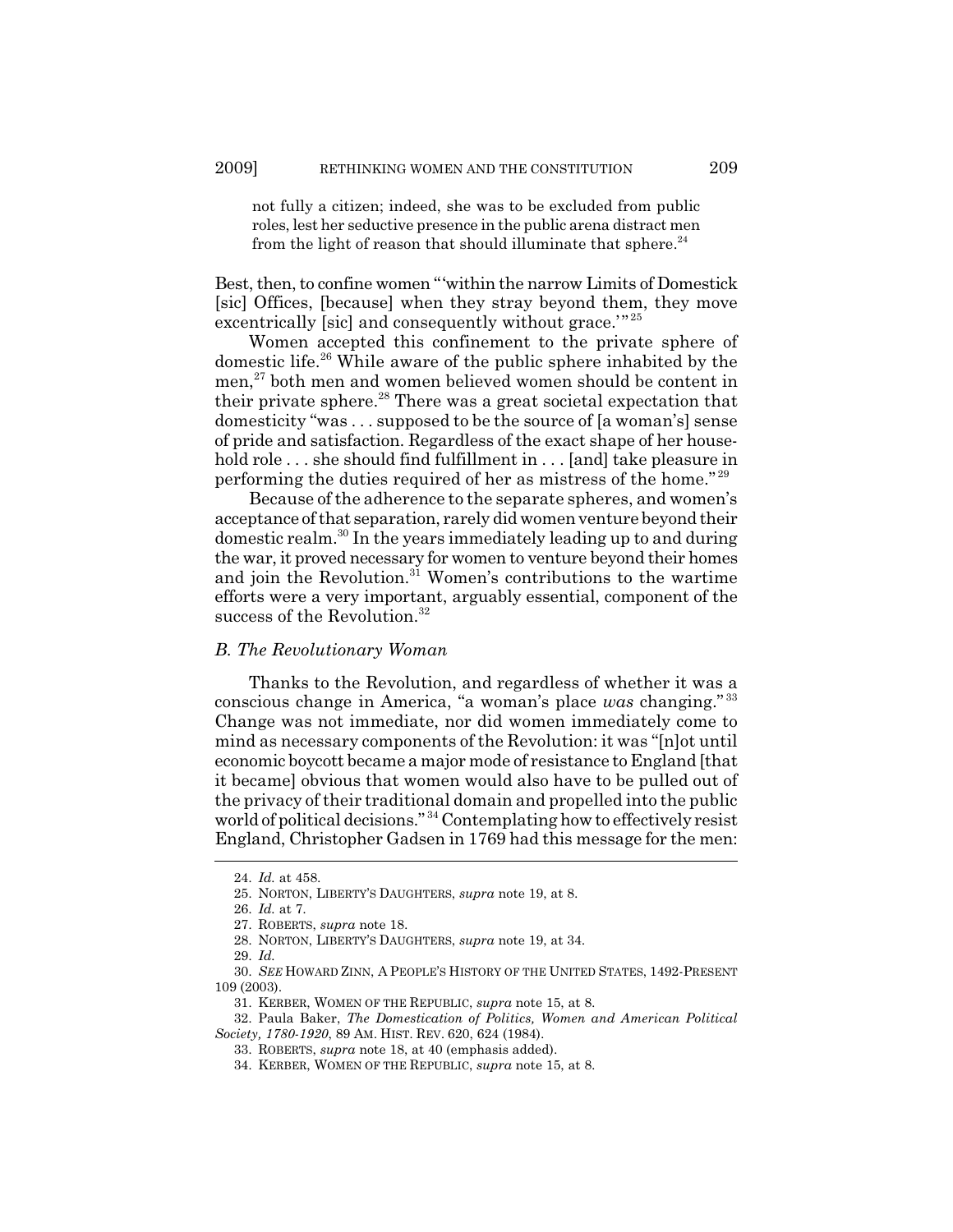[T]he *greatest difficulty* of all we have to encounter . . . [is] to persuade our wives to give us their assistance, without which 'tis impossible to succeed. I allow of the impossibility of succeeding without their concurrence. . . . [O]ur political salvation, at this crisis, depends altogether upon the strictest oeconomy [sic], that the women could, with propriety, have the principal management thereof; for 'tis well known, that none in the world are better oeconomists [sic], make better wives or more tender mothers, than ours. Only let their husbands point out the necessity of such a conduct; convince them, that it is the only thing that can save them and their children, from distresses, slavery, and disgrace; their affections will soon be awakened, and cooperate with their reason. When that is done, all that is necessary will be done; for I am persuaded, that they will be then as anxious and persevering in this matter, as any the most zealous of us can possibly wish.<sup>35</sup>

This observation made in the years leading up to the Revolution sheds important light upon women's first steps into the public sphere. First, Gadsen is addressing the *men*; he is not trying to inspire the women but rather rally their husbands.<sup>36</sup> Additionally, Gadsen recognized the negative impact women in their domestic spheres could have by undermining the pre-war boycotts, even unintentionally.<sup>37</sup> Furthermore, because Gadsen believed that women only acted in connection with their domestic and familial duties, husbands would have to convince their wives to join the economic boycotts by couching their language in terms the women would understand and accept, i.e., in language relating to the private sphere.<sup>38</sup>

Yet despite the fact that women entered the public sphere at the behest of their husbands, and because they believed they were still fulfilling their domestic obligations, the first steps were being taken. Women were leaving their homes to engage in political activity. These pre-war boycotts to which the husbands called their wives "initiated the politicization of the household economy and marked the beginning of the use of a political language that explicitly included women." <sup>39</sup>

As the Revolution progressed, women became more and more involved in the political climate of the day. As consumers, they were asked to refrain from wearing British clothes and instead to wear

<sup>35.</sup> *Id.* at 36-37 (quoting Christopher Gadsen, *To the Planters, Mechanics, and Freeholders of the Province of South Carolina, No Ways Concerned in the Importation of British Manufacturers*, *in* THE WRITINGS OF CHRISTOPHER GADSEN 83, 84 (Richard Walsh ed., 1966)).

<sup>36.</sup> *Id.* at 37.

<sup>37.</sup> *Id.*

<sup>38.</sup> *Id.*

<sup>39.</sup> KERBER, WOMEN OF THE REPUBLIC, *supra* note 15, at 41.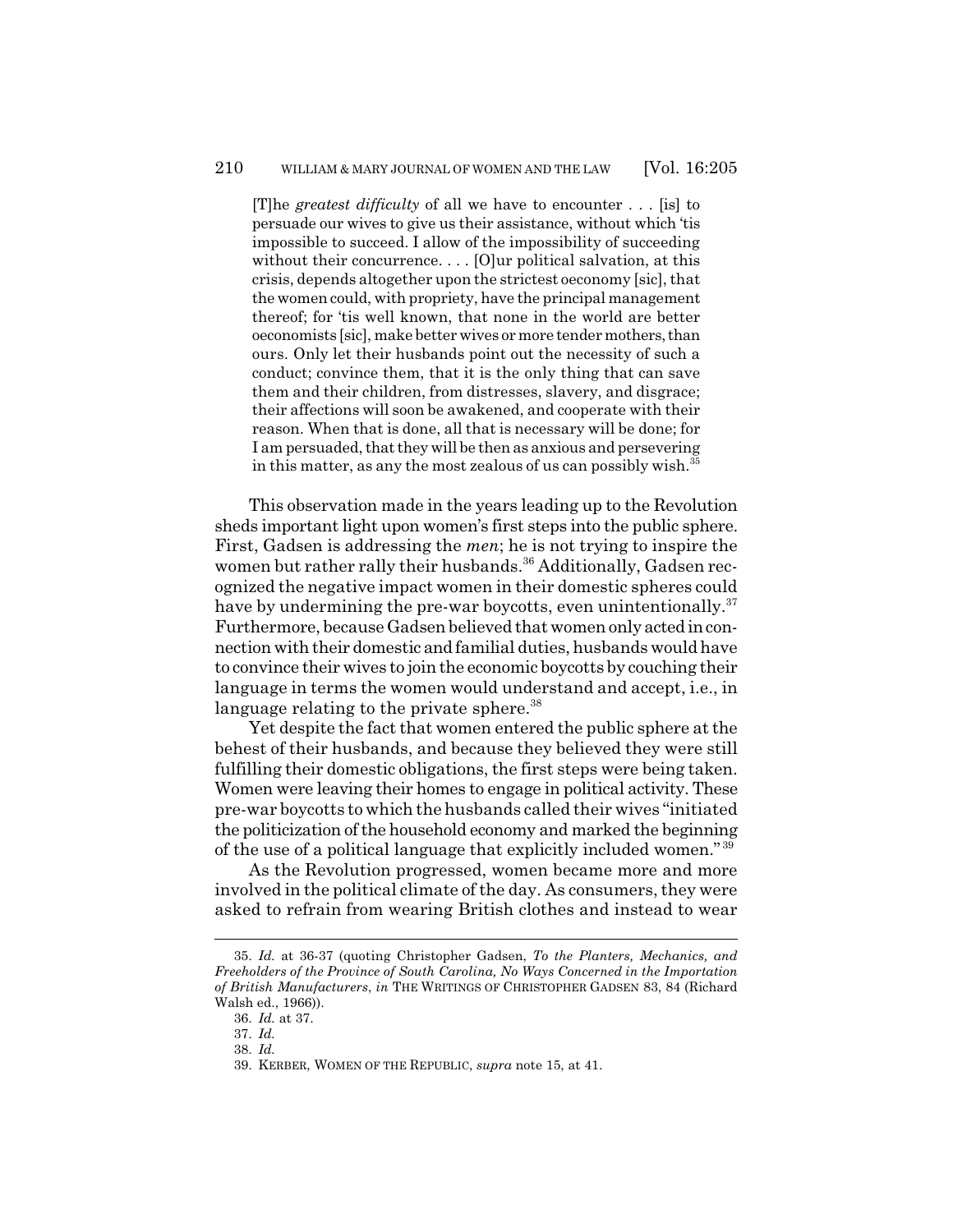"homespun" clothing.<sup>40</sup> It was also their job to "buy American" in order to demonstrate their patriotism and "provide a protected market for domestic goods." 41 Additionally, women became part of a police force of sorts: "They joined in the mobs, tarring and feathering merchants who defied the boycott against British goods."<sup>42</sup> They took part in mobs that "police[d] local merchants who hoarded scarce commodities." 43 Some women even "took part in urban crowd actions, organized petition campaigns, and formed groups to help soldiers and widows." 44 Finally, it also fell to the women to continue their husbands' work on farms and in businesses while their husbands were away during the war.<sup>45</sup>

These examples are not meant to suggest, however, that the majority of women undertook such direct political action.<sup>46</sup> In fact, *most* women aided the war effort "in an institutional context," providing services "as cooks, washerwomen, laundresses, private nurses, and renters of houses or of rooms . . . . "<sup>47</sup> These services, though more broadly rendered, "did not change their domestic identity," nor did they "seriously challenge the traditional definition of the woman's domestic domain." <sup>48</sup>

The point is that *some* women, not all or even most, were engaging in the public sphere where before *none* had been. Initially, most of these women were probably engaging in political activity without the conscious recognition that they were in the public sphere.<sup> $49$ </sup> Given that most calls to action came from their husbands and were couched in terms of domestic obligation, "[t]he notion that politics was somehow not part of the woman's domain persisted throughout the war, expressed even by women whose own lives were in fact directly dependent on political developments and who had a sophisticated understanding of political maneuver."<sup>50</sup> As time went on, however, women,

<sup>40.</sup> *Id.* at 38.

<sup>41.</sup> *Id.* at 45.

<sup>42.</sup> ROBERTS, *supra* note 18, at 40.

<sup>43.</sup> KERBER, WOMEN OF THE REPUBLIC, *supra* note 15, at 43.

<sup>44.</sup> Baker, *supra* note 32, at 624.

<sup>45.</sup> *Id.*; *see also* KERBER, WOMEN OF THE REPUBLIC, *supra* note 15, at 48 (offering a brief explanation of women's roles when their husbands were away); NORTON, LIBERTY'S DAUGHTERS, *supra* note 19, at 8 (explaining what instructions husbands did and did not feel necessary to send to their wives while the men were away).

<sup>46.</sup> The example of women continuing work on farms or in businesses, however, is an exception, as "[i]t was taken for granted that women would maintain the household economy while their menfolk were at war." KERBER, WOMEN OF THE REPUBLIC*, supra* note 15, at 48.

<sup>47.</sup> *Id.* at 73.

<sup>48.</sup> *Id.* at 73-74.

<sup>49.</sup> *See id.* (arguing that although women's actions had political consequences, they did not tend to view these actions in political terms).

<sup>50.</sup> *Id.* at 74.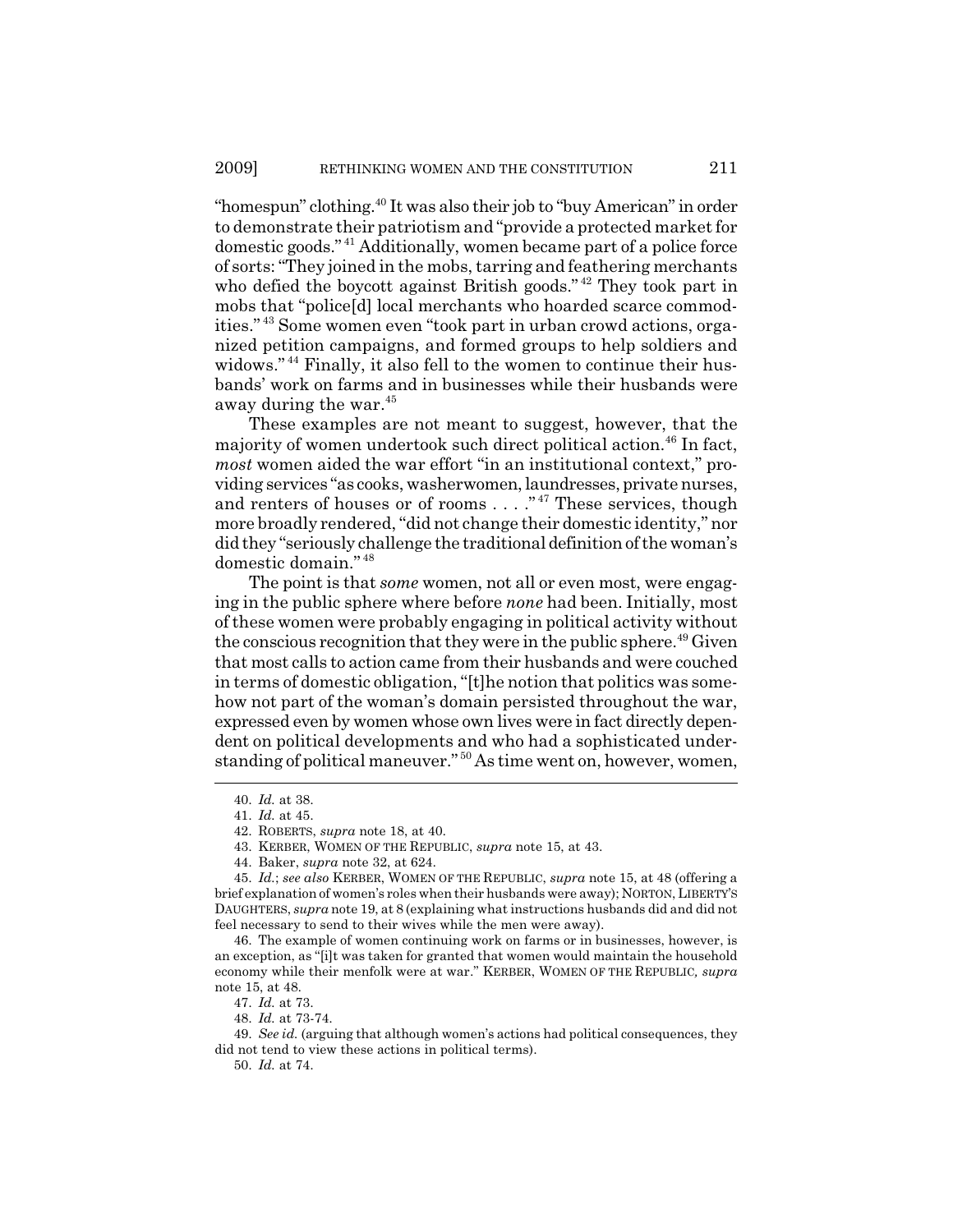and men too, were becoming increasingly aware of women's entrance into the public sphere. $51$ 

#### II. COVERTURE

Although America gained independence from the Revolution, "there was no sharp *legal* break with the past. The common law system (American style) remained intact. Indeed, in some sense, the aim of the Revolution was continuity, not overthrow: continuity of the colonial traditions, laws, and ways of life." 52 It is therefore necessary to understand the English traditions America inherited before continuing any further.

#### *A. The English Tradition of Coverture*

Inherited from the English common law, coverture referred to "the system of law that transferred a woman's civic identity to her husband at marriage, giving him use and direction of her property throughout the marriage." 53 William Blackstone's *Commentaries on the Law of England*, an influential eighteenth-century treatise on English common law, described coverture in the following way:

By marriage, the husband and wife are one person in law: that is, the very being or legal existence of the woman is suspended during the marriage, or at least is incorporated and consolidated into that of the husband: under whose wing, protection, and *cover*, she performs every thing; and is therefore called in our law-french a *feme-covert*; is said to be *covert-baron*, or under the protection and influence of her husband, her *baron*, or lord; and her condition during her marriage is called her *coverture*. 54

A married woman was a *feme covert*; her identity was literally "covered" by that of her husband.<sup>55</sup>

<sup>51.</sup> *See infra* Part III.

<sup>52.</sup> LAWRENCE M. FRIEDMAN, LAW IN AMERICA: A SHORT HISTORY 32 (2002).

<sup>53.</sup> Linda K. Kerber, *The Paradox of Women's Citizenship in the Early Republic: The Case of Martin vs. Massachusetts, 1805*, 97 AM. HIST. REV. 349, 351 (1992) [hereinafter Kerber, *Paradox*].

<sup>54.</sup> WILLIAM BLACKSTONE, 1 COMMENTARIES ON THE LAWS OF ENGLAND 441 (17th ed. 1830), *available at* http://avalon.law.yale.edu/18th\_century/blackstone\_bk1ch15.asp.

<sup>55.</sup> *Id.* The *feme sole* was the opposite: she was the single, unmarried woman. This distinction between the *feme covert* and the *feme sole* was explained by Blackstone in his *Commentaries* when he was discussing the Queen of England. He wrote:

the queen is of ability to purchase lands, and to convey them, to make leases, to grant copyholds, and do other acts of ownership, without the concurrence of her lord; which no other married woman can do . . . . She may also sue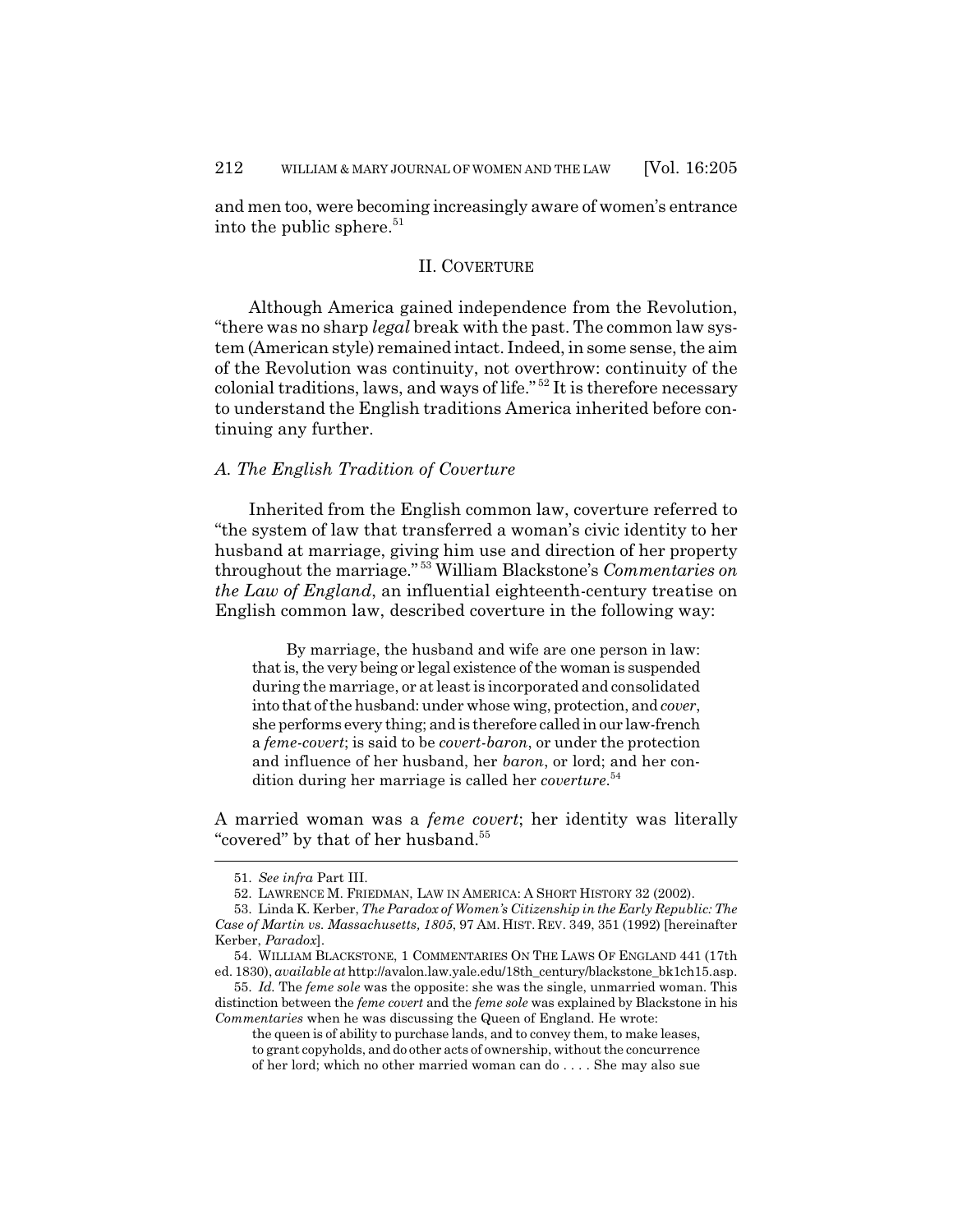Coverture had specific legal consequences that the courts acknowledged as well: "The law considers a *feme-covert* as having no will; she is under the direction and control of her husband; is bound to obey his commands . . . . "<sup>56</sup> Because a woman was "covered," subordinate to the will and control of her husband, any property she owned automatically became her husband's property upon marriage; and she was not thought to be able to act for herself or of her own free will, so any crimes she committed, "except perhaps treason and murder," were attributed to the husband and not the wife.<sup>57</sup>

#### *B. The Pennsylvania Criminal Cases*

As black and white as the doctrine of coverture may have seemed, however, this was not always the case. In G.S. Rowe's article, *Femes Covert and Criminal Prosecution in Eighteenth-Century Pennsylvania*, Rowe demonstrates that the law could, and often did, acknowledge women's legal identities as separate from that of their husbands'.<sup>58</sup> Despite the seeming rigidity of the doctrine of coverture, the colonies were not bound to apply the legal doctrine; they could determine for themselves how they wanted to recothe law.59

Rowe, through an examination of Pennsylvania cases from the eighteenth century, $60$  argues that despite the legal theories of the day, the reality is that the law was more flexible than it might at first have seemed, and women could retain a legal identity:

To what degree and under what conditions the legal rights she relinquished [when she married] seriously compromised her position in civil matters (and civil litigation) . . . remains the subject of lively debate. Historians who insist that a large degree

KERBER, WOMEN OF THE REPUBLIC, *supra* note 15, at 121.

58. G.S. Rowe, *Femes Covert and Criminal Prosecution in Eighteenth-Century Pennsylvania*, 32 AM. J. OF LEGAL HIST. 138, 147-56 (1988).

59. *See id.* at 140 (noting that states did not have a "unified practice").

and be sued alone, without joining her husband. She may also have a separate property in goods as well as lands, and has a right to dispose of them by will. In short, she is in all legal proceedings looked upon as a feme sole, and not as a feme covert; as a single, not as a married woman.

*Id.* at 218.

<sup>56.</sup> Martin v. Commonwealth, 1 Mass. (1 Will.) 260, 293 (1805).

<sup>57.</sup> BLACKSTONE, *supra* note 54, at 444. In fact, it was specifically recognized that treason could be committed by women both married and unmarried:

Even before the Declaration of Independence, a treason statute was passed by the Continental Congress that carefully avoided the use of the generic *he* in declaring that "all persons abiding within any of the United Colonies, and deriving protection from the laws of the same, owe allegiance to the said laws, and are members of such colony."

<sup>60.</sup> Rowe's case material comes mainly from old cases only available in historical societies and courthouses. *Id.* at 138 n.1.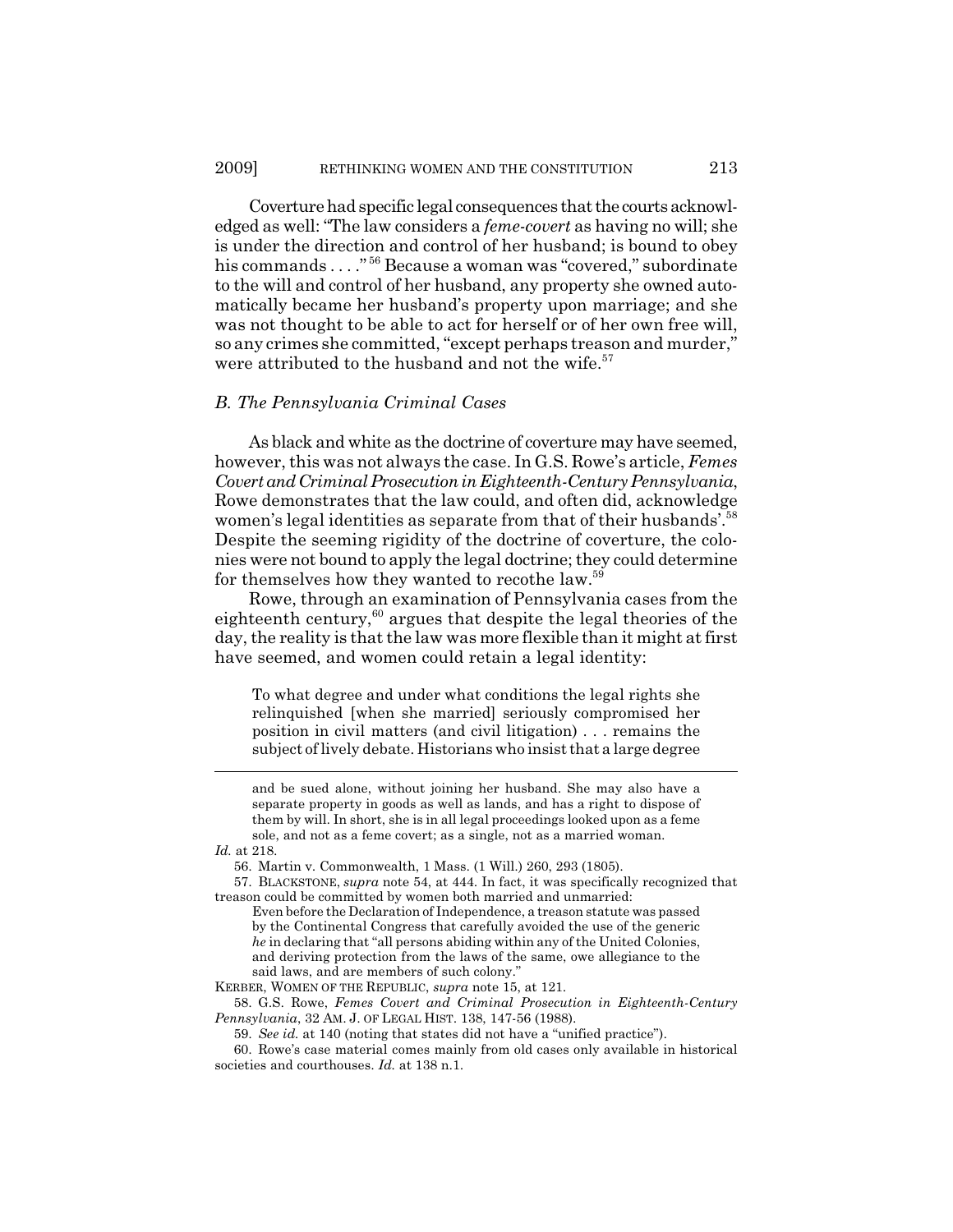of autonomy was exercised by *femes covert* in civil matters, despite Blackstone's assertion that they were "civilly dead," do so by stressing that society and the legal system proved more flexible and generous than the law itself.<sup>61</sup>

This was especially true in criminal matters. Based on the legal theory and custom of the time, coverture should have provided married women a shield of sorts if she committed a crime. $62$  According to the legal theory laid out by Blackstone, a woman who committed "'theft, burglary or other . . . offenses against the laws of society, by the coercion of her husband, or even in his company which the law construes as coercion . . . [was] not guilty of any crime; being considered as acting by compulsion, and not of her own free will.'" 63 This was because "[h]er guilt or innocence presumably was less crucial in legal theory than her subservience to her mate." 64 The courts, however, did not always adhere to the legal theory.

Rowe offers some impressive statistics regarding *femes covert* and criminal prosecution.<sup>65</sup> Pennsylvania court records reveal that of the "nearly 25,000 individuals" prosecuted in Pennsylvania courts prior to the nineteenth century, "more than 3700 [of them were] women," and of whom "four hundred and seventy-seven are clearly identifiable as married." 66 In a fifty-year span between 1750 and 1800, 276 wives were prosecuted alongside their husbands, and 266 other wives were charged independently with the same crime their spouse had committed. $67$  Considering that women should have had no independent legal identity once married, these statistics offer valuable insight into the reality of the legal system. Apparently the doctrine of coverture was not a hard-and-fast rule to be applied in all cases involving married women; rather, "some discretion was available to justices of the peace, prosecuting attorneys, and indeed to petit jurors." <sup>68</sup>

The importance of Rowe's research is its demonstration that, at first glance, the doctrine of coverture seems rigid and inflexible: a woman gets married and loses all of her independent legal rights. She is therefore a dependent creature unable to make her own decisions, which in turn means she should not be allowed access to the public

<sup>61.</sup> *Id.* at 140.

<sup>62.</sup> *See supra* Part II.A.

<sup>63.</sup> Rowe, *supra* note 58, at 141 (quoting BLACKSTONE, *supra* note 54, at 8).

<sup>64.</sup> *Id.*

<sup>65.</sup> *Id.* at 142.

<sup>66.</sup> *Id.*

<sup>67.</sup> *Id.*

<sup>68.</sup> *Id.* at 144.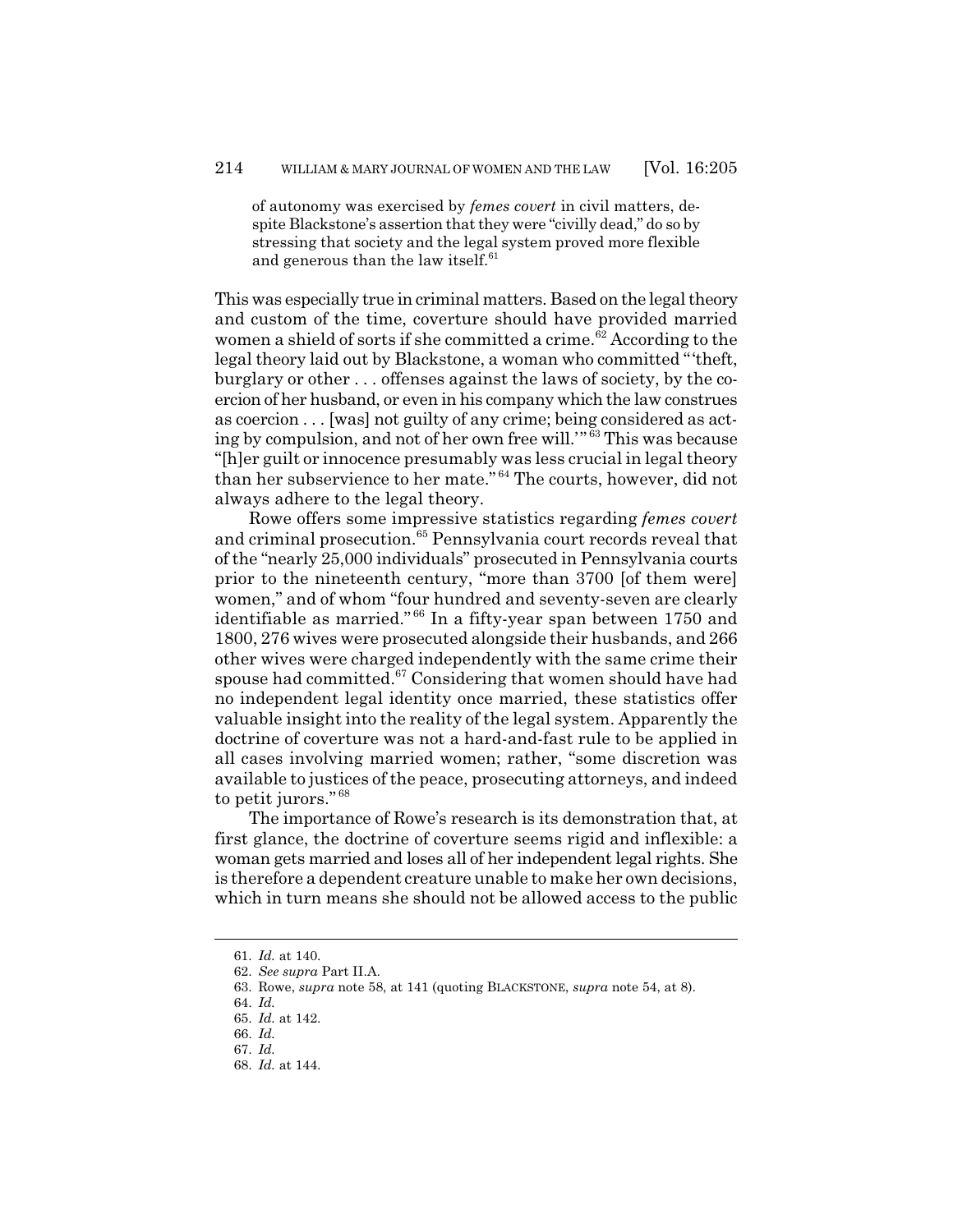sphere. But the truth is that the law was much more flexible in its treatment of women than one might have originally thought.

#### *C. The Republic and Coverture*

Because the "Americans had no intention of relinquishing the entire British legal tradition," especially as it related to coverture, this flexibility becomes especially important to the treatment of women's political actions during the American Revolution.<sup>69</sup> "[W]omen [were caught] in a double bind: women left at home while their husbands fought for the loyalists were often ostracized by their communities and forced into exile without being asked their own political opinions." <sup>70</sup> And women who left home with their husbands also faced difficulties because they risked losing their dower rights to their husband's land.71 When a man declared allegiance to and left to fight for England, the usual punishment doled out by the colonies was seizure of the property left behind.<sup>72</sup> The problem, however, was that "[n]ormally his wife claimed a dower right to a life estate in one-third of his landed property after his death," and so the question arose as to whether the wife should still possess a dower right in the land.<sup>73</sup>

After the Revolution, the states decided this question individually for themselves.<sup>74</sup> The Massachusetts legislature, perhaps the most radical in this regard, required that "if a woman wished the Republic to preserve her property rights in her husband's estate, she must make her own political commitment. The Republic promised to protect her property only if she remained in America, dissociated herself from her husband, and declared her own political allegiance."<sup>75</sup> Conversely, "should a woman accompany her husband into exile, patriots would assume that she was making her own political choice, and they would treat her property as forfeit."<sup>76</sup> Clearly, then, Massachusetts was encouraging women to make political decisions; in fact, Massachusetts *required* such political decisions if a woman wanted to hold on to her property.<sup>77</sup>

Generally, however, states and "[c]ourts did not try to catch the loyalist's wife between the reality of dependence on her husband for

<sup>69.</sup> KERBER, WOMEN OF THE REPUBLIC, *supra* note 15, at 119.

<sup>70.</sup> *Id.* at 9.

<sup>71.</sup> *Id.* at 123.

<sup>72.</sup> *Id.*

<sup>73.</sup> *Id.*

<sup>74.</sup> *Id.* at 126.

<sup>75.</sup> *Id.* 76. *Id.*

<sup>77.</sup> *Id.*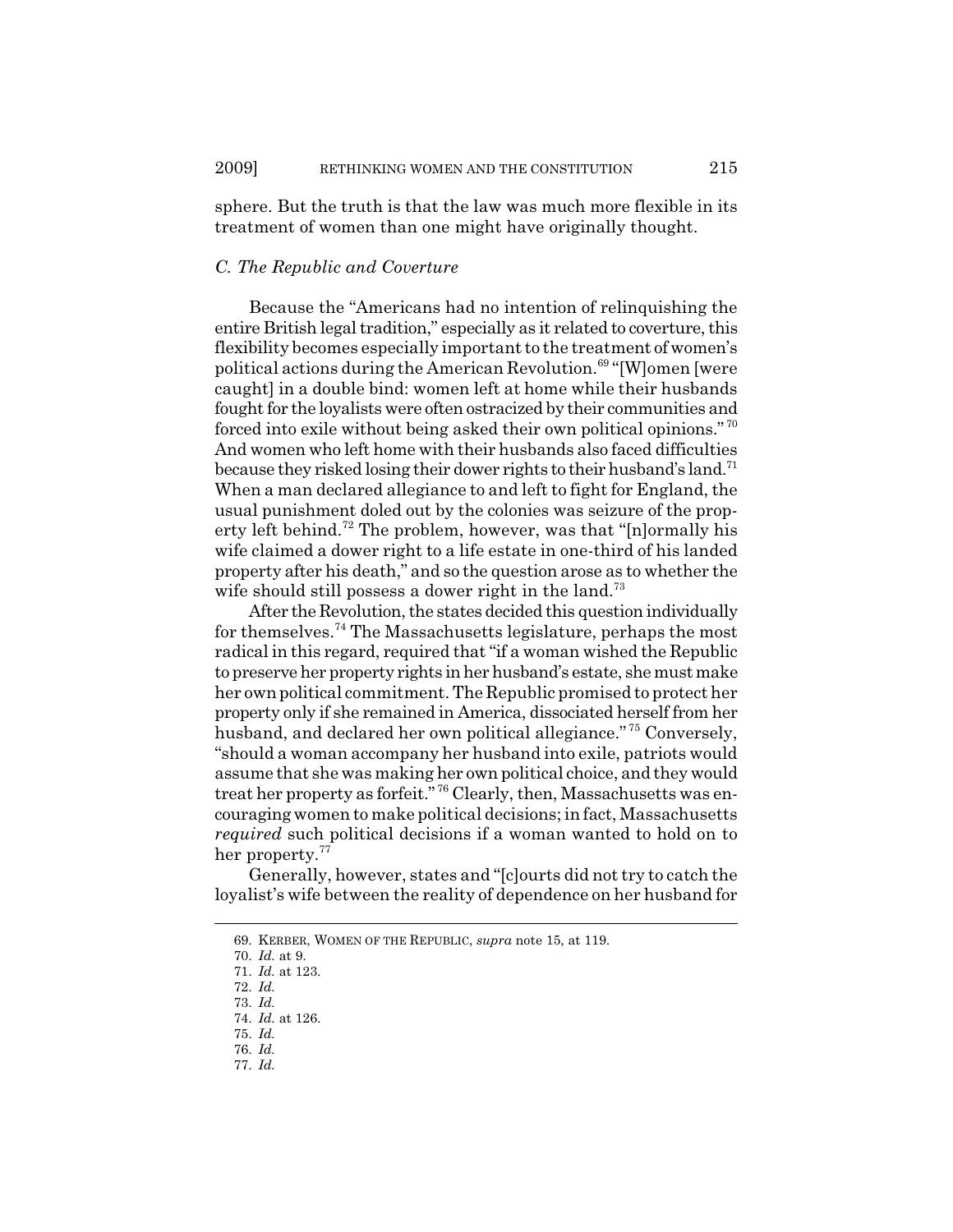support and the radical claim that she should have established her own individual commitment to the Republic." 78 The majority of women who left with their husbands could reclaim their property after the war was over.<sup>79</sup> The point to be made here, however, is that Massachusetts *did* require political allegiance from women independent of their husbands' allegiance when previously no such requirement was made.

The doctrine of coverture typically meant a wife's identity was covered by that of her husband, and yet women were increasingly participating in the public sphere and even being asked to give allegiances separate from those of their husbands. The Revolution, therefore, raised one very important question particularly relevant to this Note: could women be patriots?

#### III. THE REPUBLIC

#### *A. Female Patriotism*

In order to answer the question of whether women could be seen as political creatures, capable of embodying such an intensely political idea like that of patriotism, it must first be understood that there was a "deep skepticism toward political behavior" that pervaded American society.<sup>80</sup> Even the Revolution and the Republic's most political and ambitious men "rarely acknowledged what they were doing [i.e., building successful political careers], even to close friends; often they did not acknowledge their political drive to themselves." <sup>81</sup> Perhaps it was this deep distrust of political behavior more than anything else that kept women, who by today's standards would be exemplars of patriotism, from declaring themselves patriots outright.<sup>82</sup>

In any event, history tells us that women were, indeed, both politically aware<sup>83</sup> and politically active.<sup>84</sup> Political commentary tended to originate from "privileged women who had some status from which to speak freely." 85 Their political observations tended to be confined

82. For examples of women's patriotic acts, see *supra* Part I.B.

84. KERBER, WOMEN OF THE REPUBLIC, *supra* note 15, at 85-103 (noting that women used petitions as political tools and campaigned to raise money for the troops).

<sup>78.</sup> *Id.* at 9; *see also id.* at 125-27 (offering a brief explanation of how other states treated women and dower rights).

<sup>79.</sup> *Id.* at 9.

<sup>80.</sup> *Id.* at 73.

<sup>81.</sup> *Id.*

<sup>83.</sup> ROBERTS, *supra* note 18, at 14 (noting that the letters and diaries of pre-Revolutionary women were "filled with political observations"); *see also* KERBER, WOMEN OF THE REPUBLIC, *supra* note 15, at 76-85 (discussing the content of women's political discussions).

<sup>85.</sup> ZINN, *supra* note 30, at 110.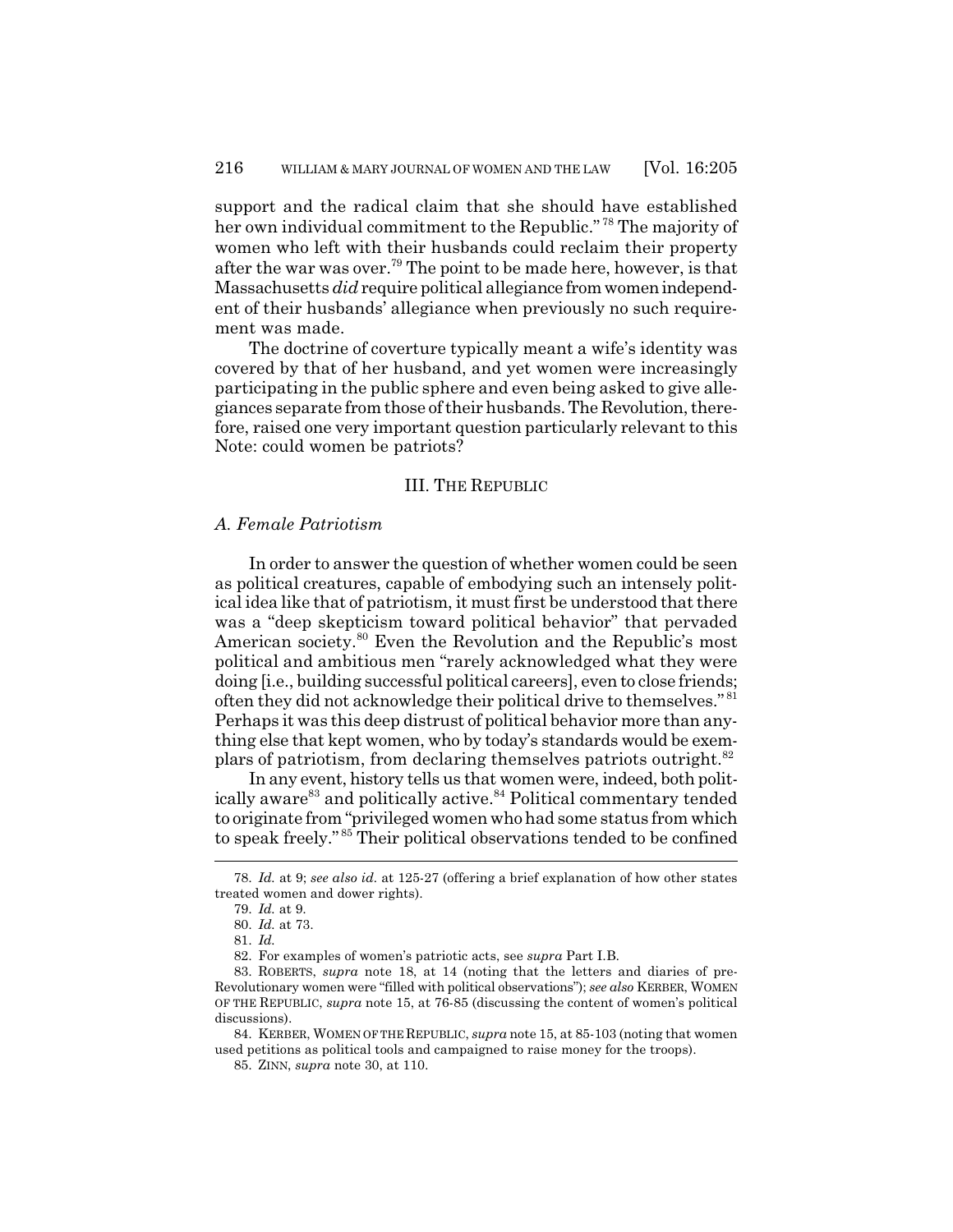to "portfolios and . . . diaries." 86 When women commented on politics in letters and correspondence to family and friends, they often felt compelled to apologize for doing so. ${}^{87}$  It is possible that these apologies served as a "way of acknowledging that they were doing something unusual" by offering their political observations "in the absence of an established tradition of female public political behavior." 88 Remember that these women largely spent their time confined to the domestic sphere of home and family.<sup>89</sup> The importance of these political observations demonstrates that "politics *did* intrude into the women's world during the trauma of the war[,] . . . and as it did women acknowledged its presence and responded to it." <sup>90</sup>

One woman in particular who loomed large in discussions regarding politics and the public sphere was Abigail Adams. Openly political, Abigail Adams wrote in 1775 regarding the Revolution:

I would not have my Friend immagine [sic] that with all my fears and apprehension, I would give up one Iota of our rights and privilages [sic] . . . . [W]e cannot be happy without being free . . . we cannot be free without being secure in our property . . . we cannot be secure in our property if without our consent others may as by right take it away. — We know too well the blessings of freedom, to tamely resign it.<sup>91</sup>

Her husband John Adams "relied explicitly on his wife for local political news, and he expected her to keep his political fences mended."<sup>92</sup> Indeed later, during his presidency, she was publicly known to be in charge of handling some of his correspondences.<sup>93</sup>

Abigail Adams was also an early believer in women's rights. <sup>94</sup> She wrote to her husband, even before the Declaration of Independence was written:

I long to hear that you have declared an independancy [sic] and by the way in the new Code of Law which I suppose it will be necessary for you to make I desire you would Remember the

<sup>86.</sup> KERBER, WOMEN OF THE REPUBLIC, *supra* note 15, at 84.

<sup>87.</sup> *Id.* at 76-80.

<sup>88.</sup> *Id.* at 80.

<sup>89.</sup> *Id.* at 85.

<sup>90.</sup> *Id.* (emphasis added).

<sup>91.</sup> Letter from Abigail Adams to Mercy Otis Warren (Feb. 3, 1775), *in* 1 ADAMS FAMILY CORRESPONDENCE 184 (L.H. Butterfield et al. eds., 1963).

<sup>92.</sup> KERBER, WOMEN OF THE REPUBLIC, *supra* note 15, at82;ROBERTS, *supra* note 18, at 174 (noting that John Adams wrote to Abigail, "I always learn more of politics from your letters than any others").

<sup>93.</sup> KERBER, WOMEN OF THE REPUBLIC, *supra* note 15, at 82.

<sup>94.</sup> ROBERTS, *supra* note 18, at 173.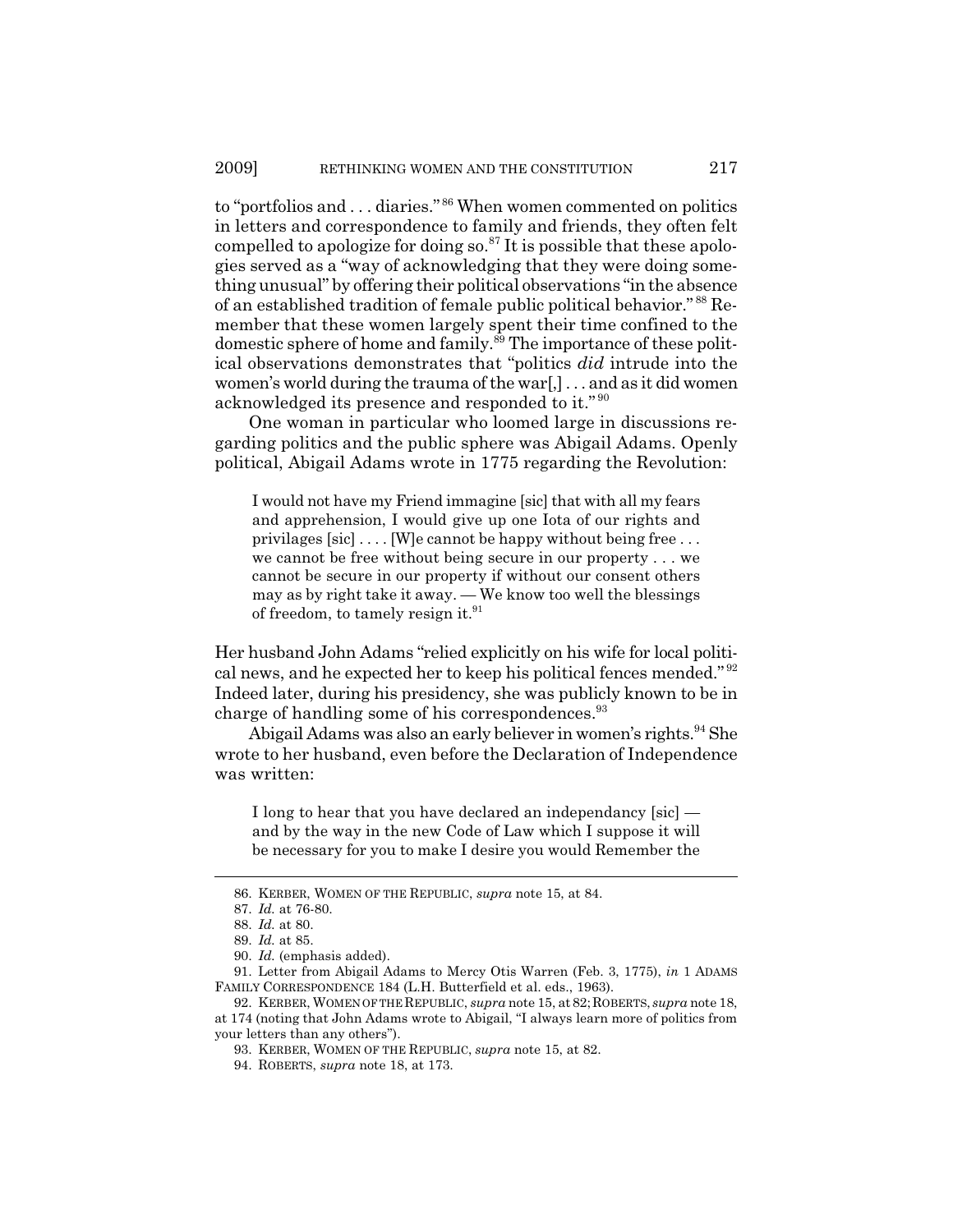Ladies, and be more generous and favourable [sic] to them than your ancestors. Do not put such unlimited power into the hands of the Husbands. Remember all Men would be tyrants if they could. If perticuliar [sic] care and attention is not paid to the Laidies [sic] we are determined to foment a Rebelion [sic], and will not hold ourselves bound by any Laws in which we have no voice, or Representation.<sup>95</sup>

Not only did Abigail Adams ask that the men "remember the ladies," she even threatened "Rebelion" if the men did not do so! She renewed this discussion of female equality again towards the end of the Revolution:

Patriotism in the female sex . . . is the most disinterested of all virtues. Excluded from honours [sic] and from offices, we cannot attach ourselves to the State of Government from having held a place of Eminence. Even in freest countrys [sic] our property is subject to the controul [sic] and disposal of our partners, to whom the Laws have given a sovereign Authority. Deprived of a voice in Legislation, obliged to submit to those Laws which are imposed upon us, is it not sufficient to make us indifferent to the publick [sic] Welfare? Yet all History and every age exhibit Instances of patriotic virtue in the female Sex; which considering our situation equals the most Heroick [sic].<sup>96</sup>

Clearly, Abigail Adams did not hesitate to express her political views to her husband.

John Adams, for his part, seemed not to have taken her pleas to "remember the ladies"<sup>97</sup> all too seriously. He responded to her:

As to your extraordinary Code of Laws, I cannot but laugh. We have been told that our Struggle has loosened the bands of Government every where . . . . But your Letter was the first Intimation that another Tribe [i.e. women] more numerous and powerfull [sic] than all the rest were grown discontented. — This is rather too coarse a Compliment but you are so saucy, I won't blot it out.<sup>98</sup>

<sup>95.</sup> Letter from Abigail Adams to John Adams (Mar. 31, 1776), *in* SOMETHING THAT WILL SURPRISE THE WORLD: THE ESSENTIAL WRITINGS OF THE FOUNDING FATHERS 202, 203 (Susan Dunn ed., 2006).

<sup>96.</sup> Letter from Abigail Adams to John Adams (June 17, 1782), *in* 4 ADAMS FAMILY CORRESPONDENCE 328 (L.H. Butterfield et al. eds., 1963).

<sup>97.</sup> Letter from Abigail Adams to John Adams (Mar. 31, 1776), *supra* note 95.

<sup>98.</sup> Letter from John Adams to Abigail Adams (Apr. 14, 1776), *in* 1 ADAMS FAMILY CORRESPONDENCE, *supra* note 91, at 382.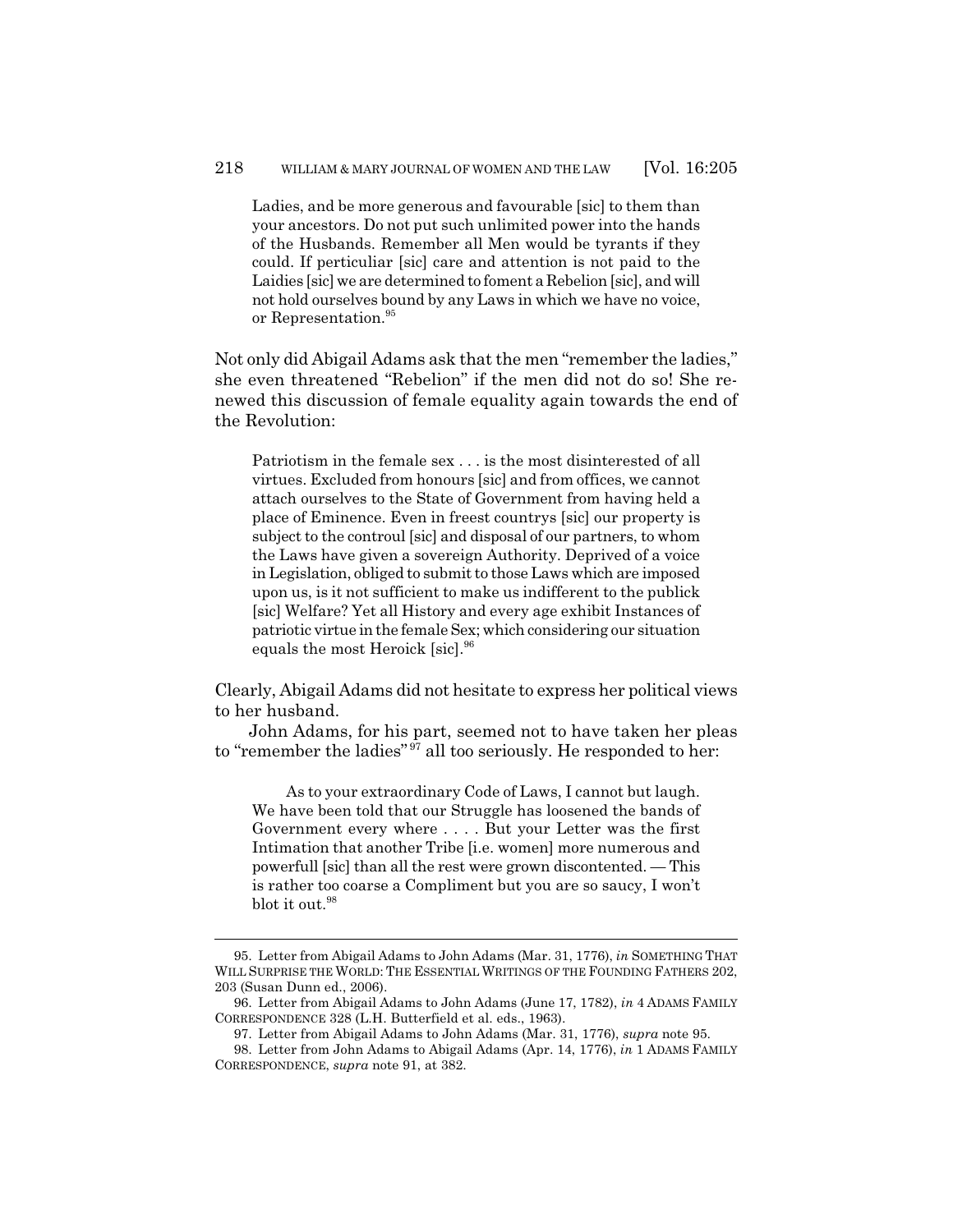John Adams was clearly amused by his wife's letter. His reply rang of mockery when he wrote that the women were a "[t]ribe more numerous and powerfull [sic] than all the rest." 99 He went on to assure her that, although the "[m]asculine systems" would remain in place, it was actually *men* who were the "subjects" and masters in name only.100 And men could not give up that title lest it "would compleatly [sic] subject [them] to the Despotism of the peticoat [sic]."<sup>101</sup>

Despite the seeming dismissal of Abigail Adams's desire for women's rights, John Adams did not seem to think women were necessarily intellectually incapable of political participation. In a letter he wrote to James Sullivan, responding to Sullivan's proposal that the vote should be extended to men without property, John Adams replied:

The same reasoning which will induce you to admit all men who have no property, to vote, with those who have, for those laws which affect the person, will prove that you ought to admit women and children; for, generally speaking, women and children have as good judgments, and as independent minds, as those men who are wholly destitute of property; these last being to all intents and purposes as much dependent upon others, who will please to feed, clothe, and employ them, as women are upon their husbands, or children on their parents.<sup>102</sup>

The crux of the issue was independence of political action.<sup>103</sup> The political citizen was understood to be a "person who belonged to the nation and had the independence and virtue to participate fully as a voter."104 Because political rights included the right to vote and hold office, the most important quality of a political citizen was that he had to have the independence necessary to participate in politics.<sup>105</sup>

This emphasis on independence became problematic when the discussion turned to women. Independence required "freedom of judgment — freedom from the imposition of the will of another — [which] in the eighteenth century . . . meant heading a household and owning property of one's own so as not to have to look to anyone else for a job, credit, or support."106 Because of the law of coverture,

104. *Id.*

<sup>99.</sup> *Id.*

<sup>100.</sup> *Id.*

<sup>101.</sup> *Id.*

<sup>102.</sup> Letter from John Adams to James Sullivan (May 26, 1776), *in* SOMETHING THAT WILL SURPRISE THE WORLD:THE ESSENTIAL WRITINGS OF THE FOUNDING FATHERS, *supra* note 95, at 204, 205.

<sup>103.</sup> Nancy F. Cott, *Marriage and Women's Citizenship in the United States, 1830- 1934*, 103 AM. HIST. REV. 1440, 1448 (1998).

<sup>105.</sup> *Id.*

<sup>106.</sup> *Id.* at 1451.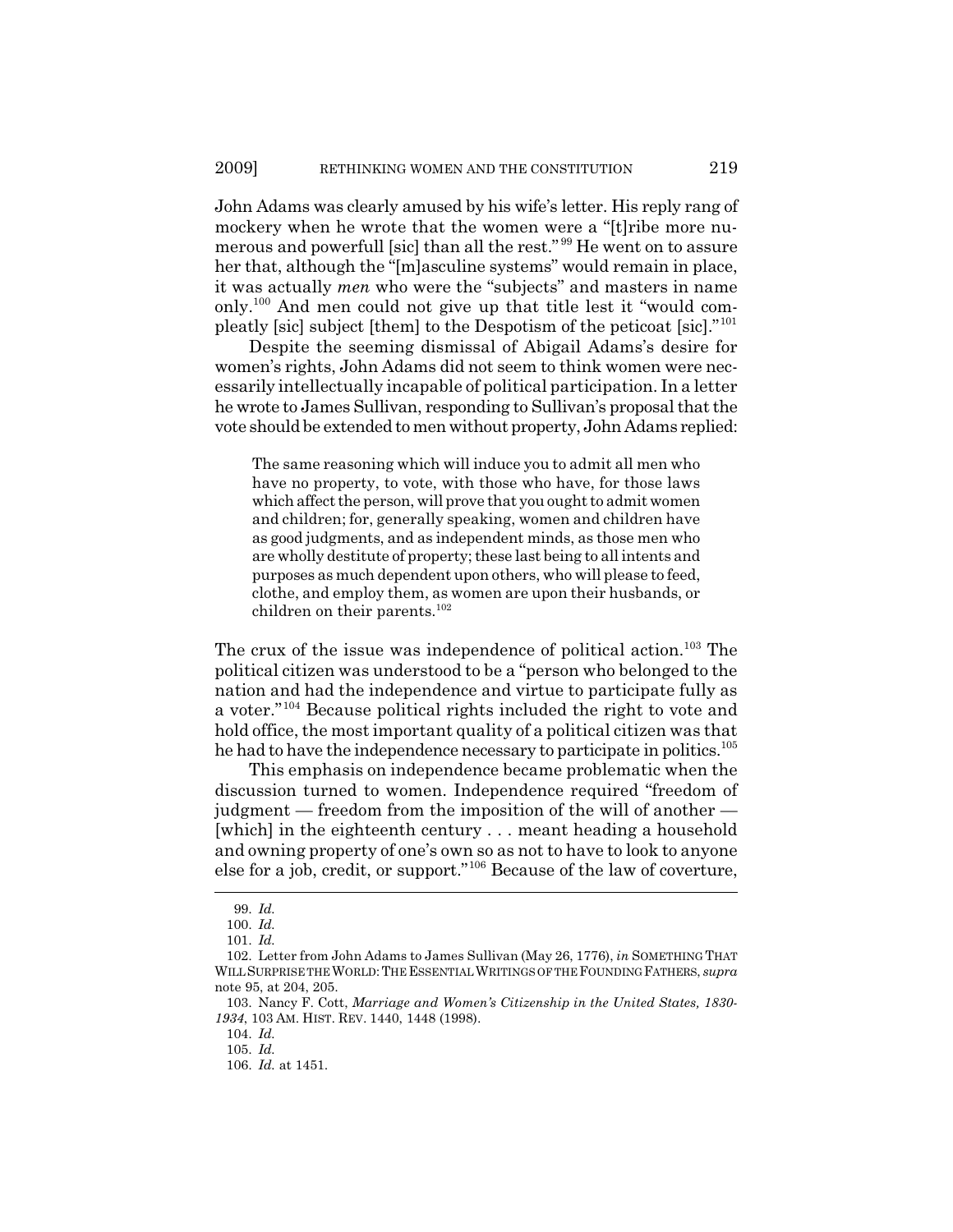married women were unable to attain this level of independence.<sup>107</sup> According to John Adams, neither were men who did not own their own property.108 Men who did not have their own property were as likely to be influenced by those who would employ them as women were by their husbands.<sup>109</sup> If the vote was to be extended to men without property, it might as well be extended to women also. $110$ 

It is important to understand that John Adams was not advocating for women's right to vote in his letter to Sullivan. Instead, Adams was using the example of the dependent *feme covert* to demonstrate why the vote should not be extended to dependent, i.e., "propertyless," men. The interesting part about the letter, however, is the fact that John Adams made no mention of women's intellectual capacity with regard to the vote. The inference to be drawn from the letter is that, except for their dependence on others, *femes covert* and propertyless men would have the capacity to vote.

Female equality was not a discussion limited to the Adams family. These "[i]deas of female equality were in the air during and after the Revolution."111 One such notable source was Mary Wollstonecraft's *Vindication of the Rights of Woman*. 112 Although Wollstonecraft was "express[ing] what a larger public was already experiencing or was willing to hear," her book nonetheless "found resonant echoes in America."<sup>113</sup> Additionally, it is likely that at least some of the population was aware of the "debate concerning women's place in society that accompanied the early years of the French Revolution."<sup>114</sup>

Of course, this is not to say that everyone supported female equality. For example, when Thomas Jefferson's "Secretary of the Treasury Albert Gallatin had the presumption to suggest . . . [that Jefferson] might consider women for public service . . . [he] elicited this sharp rejoinder: 'The appointment of a woman to office is an innovation for which the public is not prepared, nor am I.'"115 Again, the point is not that men advocated for women's rights, but merely that

<sup>107.</sup> *Id.*

<sup>108.</sup> Letter from John Adams to James Sullivan, *supra* note 102, at 204.

<sup>109.</sup> *Id.* at 204-05.

<sup>110.</sup> *Id.* at 205.

<sup>111.</sup> ZINN, *supra* note 30, at 111.

<sup>112.</sup> *Id.*

<sup>113.</sup> KERBER, WOMEN OF THE REPUBLIC, *supra* note 15, at 222-24. Aaron Burr, for example, thought Wollstonecraft's book was " 'a work of genius' and recommended it to his wife with the promise to read it aloud to her." *Id.* at 224.

<sup>114.</sup> Judith Apter Klinghoffer & Lois Elkis, *"The Petticoat Electors": Women's Suffrage in New Jersey, 1776-1807*, 12 J. EARLY REPUBLIC 159, 173 (1992).

<sup>115.</sup> Richard B. Morris, *"We the People of the United States": The Bicentennial of a People's Revolution*, 82 AM. HIST. REV. 1, 4 (1977) (quoting Letter from Thomas Jefferson to the Secretary of the Treasury (Jan. 13, 1807), *in* WRITINGS OF THOMAS JEFFERSON 9:7 (Paul Leicester Ford ed., 1892-99)).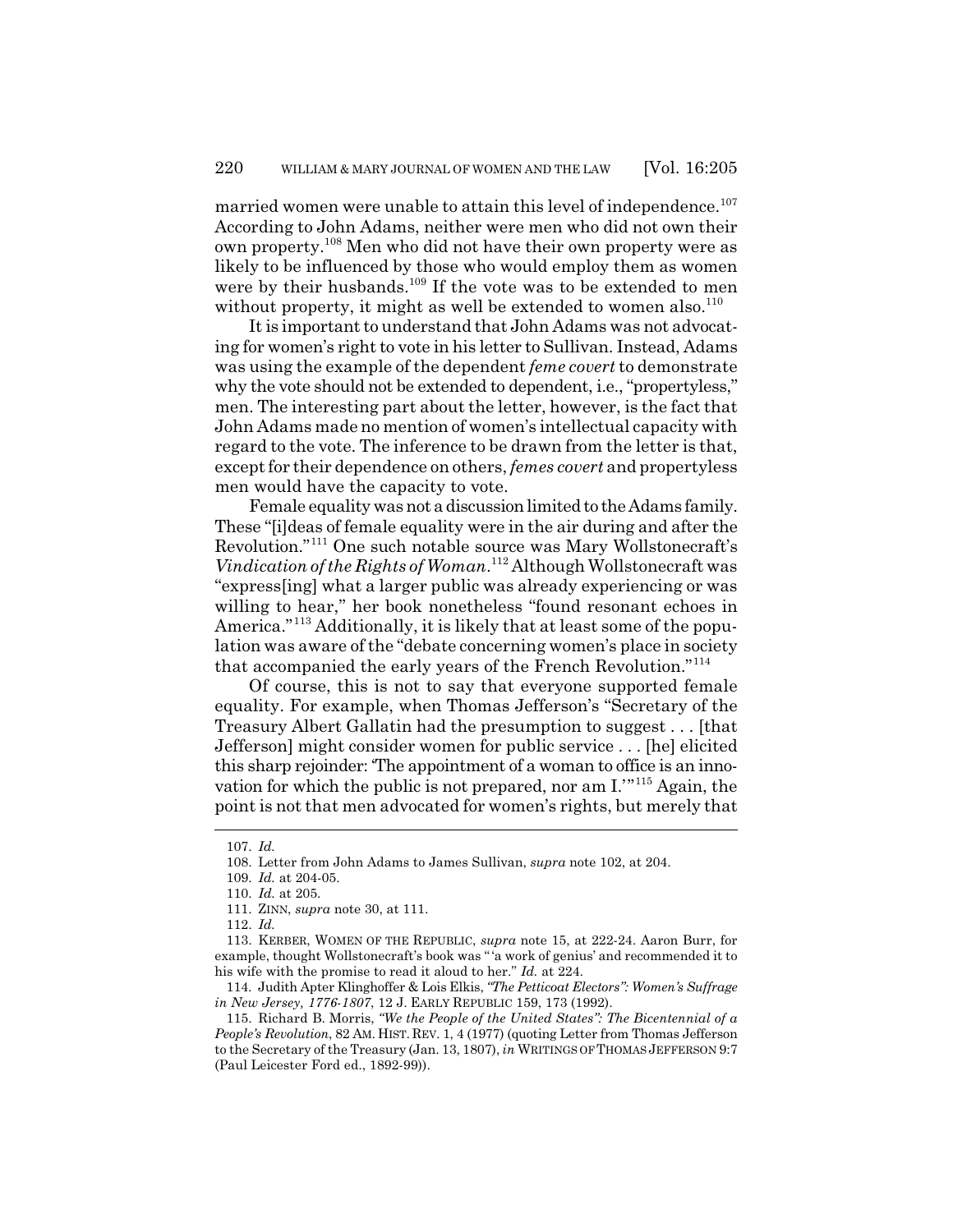they were aware of these discussions at the time the Constitutional Convention convened in Philadelphia.

#### *B. The Constitution*

This Note does not intend to argue that the Founding Fathers included women in the Constitution, or even that they thought women *should* be included. Instead, the premise of this Note is that the Constitution was adopted during a period of societal change. This change may not have been recognized or fully understood, but it was happening nonetheless. Women were venturing outside their private spheres, beginning to take up discourse about politics, and talk of female equality was starting to permeate American society.

In the midst of all of these changes, the Founding Fathers did nothing to stop women. They could have drafted a constitution that specifically and unequivocally limited women's rights and excluded them from anything outside the domestic sphere. But they did not do so. Instead, they drafted a Constitution that began "We the People"<sup>116</sup> and never once referenced "man" or "men."<sup>117</sup> "If it is true that the society of 1787 was sexist, the remarkable thing is that the Constitution . . . nevertheless shows no linguistic trace of that sexism."<sup>118</sup>

Specifically, "the Constitution does not deny women the right to vote. It is true that the Constitution does not guarantee them the right to vote, but neither does it guarantee that right to men."119 Instead, the Constitution leaves the vote to the states.<sup>120</sup> States can determine voter eligibility by any means they choose, "leav[ing] the states free to include women as they see fit, just as it leaves to states the determination of whether there should be a property qualification for voting." $121$ 

# *C. States and Women's Rights After the Adoption of the Constitution*

*1. New Jersey: The Petticoat Electors*<sup>122</sup>

Perhaps the best example of such state-determined voter eligibility that enfranchised women is that of New Jersey. In 1776 New

<sup>116.</sup> U.S. CONST. pmbl.

<sup>117.</sup> U.S. CONST.

<sup>118.</sup> Glen E. Thurow, *"The Form Most Eligible": Liberty in the Constitutional Convention*, 20 PUBLIUS 15, 30 (1990).

<sup>119.</sup> *Id.* at 29.

<sup>120.</sup> *Id.* at 29-30; *see also* U.S. CONST. amend. X ("The powers not delegated to the United States by the Constitution, nor prohibited by it to the States, are reserved to the States respectively, or to the people.").

<sup>121.</sup> Thurow, *supra* note 118, at 30.

<sup>122.</sup> The term "Petticoat Electors" comes from the article used as the main source for this section. Klinghoffer & Elkis, *supra* note 114, at 159.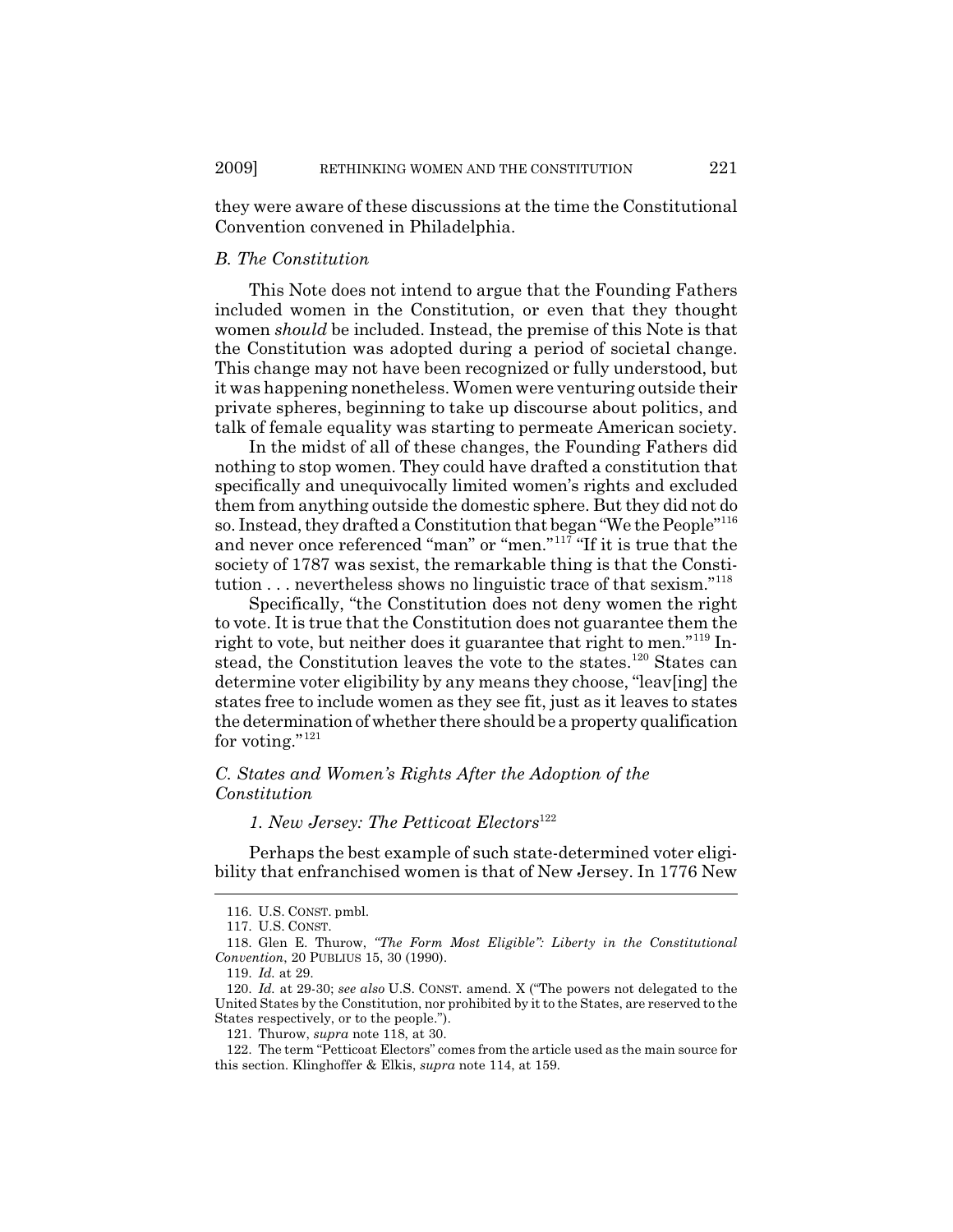Jersey adopted into its state constitution a suffrage clause that read: "That all freeholders, and householders, inhabitants of this colony, who are worth fifty pounds clear estate in the same, shall be admitted to vote representation in Assembly and also for all other public officers that shall be elected by the people."123 When other state constitutions were limiting the vote to men, specifically white men, the New Jersey Constitution considered eligible anyone who had the requisite amount of property. $124$ 

New Jersey women were notably politicized.125 Perhaps the gender-neutral suffrage clause of the New Jersey Constitution reflected the strong politicization of these women. Perhaps the New Jersey legislature hoped to secure the allegiance of these rather independent women by "includ[ing] them . . . in the body politic."<sup>126</sup> Regardless, the wording of the suffrage clause was phrased in deliberately gender-neutral terms; it was not a mistake or "the result of simple carelessness due to haste."<sup>127</sup>

Because of "their location in the heart of battle," New Jersey women were especially exposed to the politicizing effects of the Revolution.128 Such was the politicization of the women in this state that these women "did not hesitate to take positions markedly in variance with that of other members of their family,"<sup>129</sup> nor were these women unwilling "to take up arms in support of the patriotic cause."130 Even the Governor of New Jersey, using a female pseudonym, appealed to the political sensibilities of these women.131 Rather than end the Revolution in compromise with the English, he urged women to "'draw their pens' and enter their 'solemn protest' against all efforts to reach a compromise solution to the war."<sup>132</sup>

After the Revolution, all New Jersey citizens, not just the women, were eager to "turn[] away from public affairs" so that they might "rebuild their lives and state."133 Politics was relegated to the backburner in the minds of the population.<sup>134</sup> In 1789, however, a few

133. *Id.*

134. *Id.*

<sup>123.</sup> *Id.* at 166.

<sup>124.</sup> *Id.* at 159, 168.

<sup>125.</sup> *Id.* at 168.

<sup>126.</sup> *Id.*

<sup>127.</sup> *Id.* at 166-67.

<sup>128.</sup> *Id.* at 169.

<sup>129.</sup> *Id.* at 168.

<sup>130.</sup> *Id.* at 169.

<sup>131.</sup> *Id.* at 171.

<sup>132.</sup> *Id.* (quoting Belinda, Letter to the Editor, N.J. GAZETTE, May 6, 1778, *reprinted in* NEW JERSEY IN THE AMERICAN REVOLUTION 1763-1783, ADOCUMENTARY HISTORY, at 340-41 (Larry R. Gerlach ed., 1975)).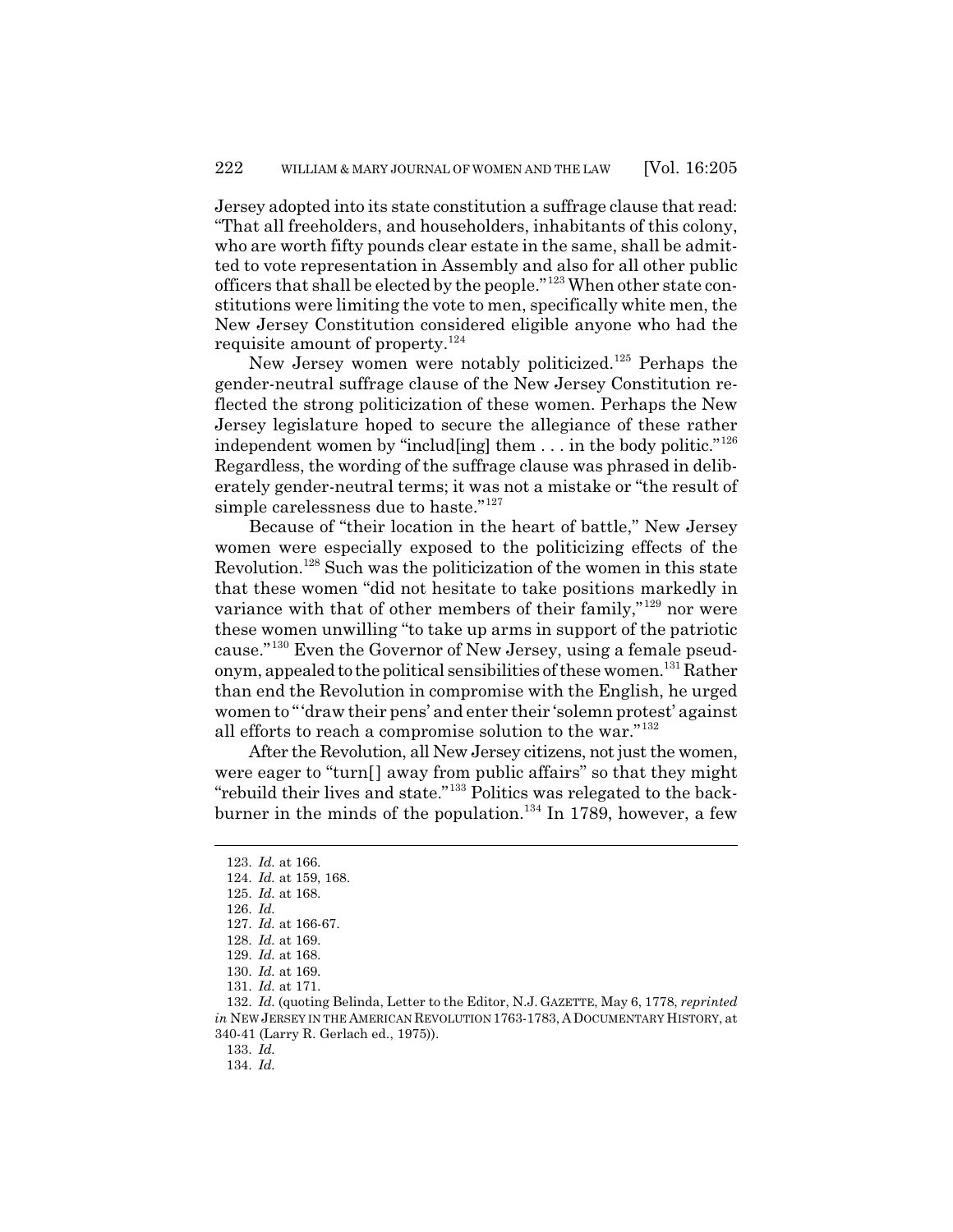years after the adoption of the U.S. Constitution, the state was repoliticized when "an attempt to control the elections"135 of statewide congressional representatives saw the "birth of the . . . Federalist party"136 and the "rejuvenation of party strife."137

In an effort to "widen their political base," the Federalists sought the inclusion of women in the voting process.<sup>138</sup> They "emphasized] the suitability and desirability of female political participation," but only in the seven counties of the state that boasted the largest Federalist population.<sup>139</sup> They campaigned for female political participation only where it would be of the most help to their Federalist party.140 Despite their motives, one female commentator noted, "I congratulate the ladies of New Jersey that they are in some thing put on a footing with the gentlemen and the most extraordinary part it is, that it has been done by the gentlemen themselves  $\dots$ ."<sup>141</sup>

What was done by men, however, could be undone by men. Historians recognize "the turn of the century as a period in which the boundaries between the sexes were sharpened and women left or were pushed out of the formal political arena." 142 Coinciding with this trend, the end of the eighteenth century saw Federalist verve for female political participation waning.<sup>143</sup> No longer could the Federalists "be counted among the supporters of the political rights of the ladies of New Jersey."144 At least part of this change of heart can be explained by changes in voting mechanics in New Jersey, which gave the Republican party greater access to women voters as well.<sup>145</sup> The Federalists worried that suffrage would benefit Republicans over their own party.146 Of course later when the Republican party had risen to some power, they in turn feared that suffrage would benefit the Federalist party and not their own.<sup>147</sup> Eventually, it was party politics that led to a revision of the state constitution and the disenfranchisement of women.<sup>148</sup>

Probably the most damaging aspect of the disenfranchisement was not that women lost the right to vote, but that along with losing

135. *Id.* at 171-72. 136. *Id.* at 172. 137. *Id.* 138. *Id.* 139. *Id.* 140. *Id.* 141. *Id.* at 174. 142. *Id.* at 175. 143. *Id.* 144. *Id.* 145. *Id.* at 175-78. 146. *Id.* at 177. 147. *Id.* at 181-84. 148. *Id.* at 186-89.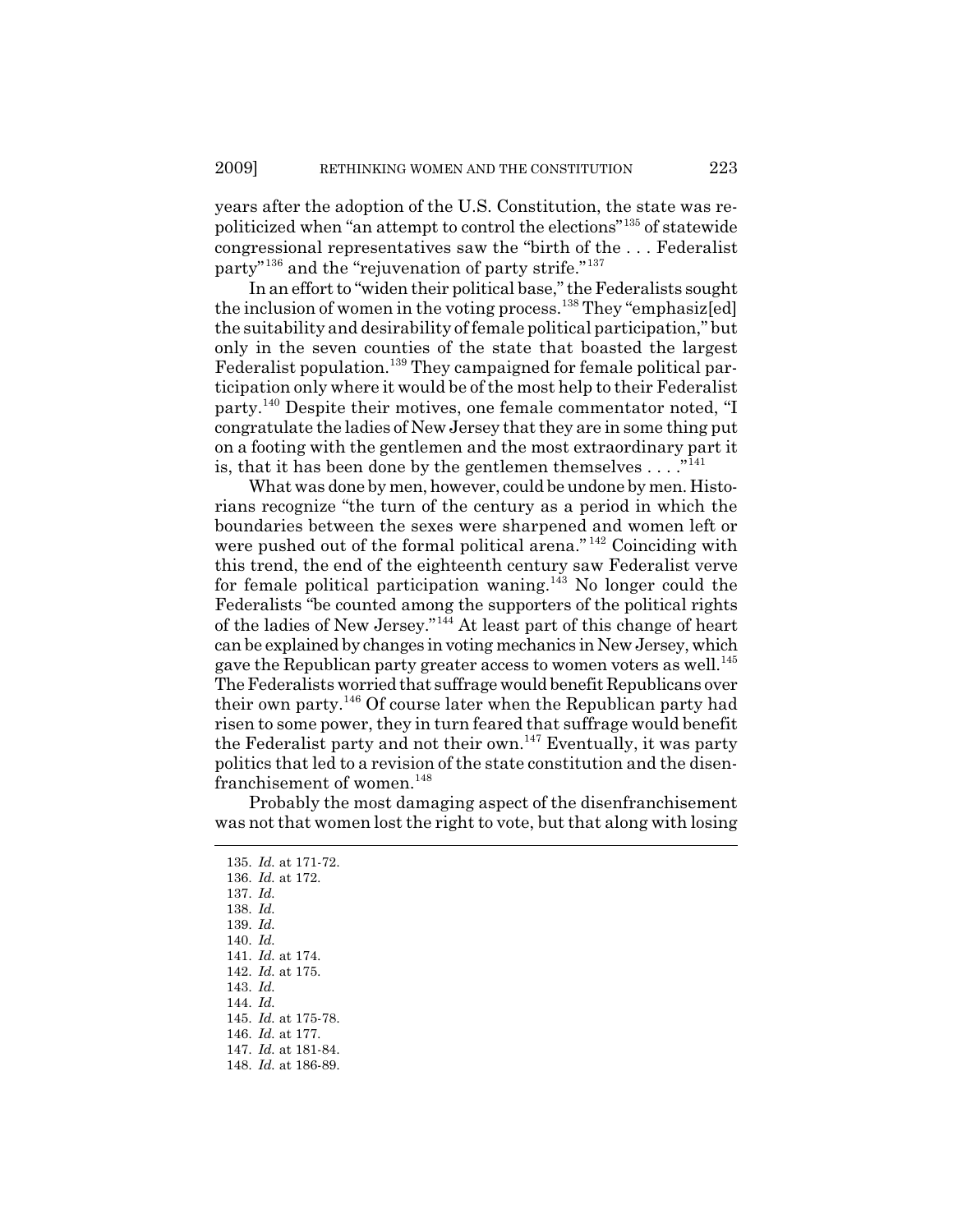access to that "political process, [women] also [lost] their image as virtuous individuals."149 Disenfranchisement was justified "by emphasizing [women's] irrationality and pliancy," which was "incompatible with the independence of heart and mind" necessary for participants in the political sphere.<sup>150</sup> Although party politics was the impetus behind disenfranchising New Jersey's women, the "growth of gender ideology," which was so central to the backlash that forced women back into their private spheres, gave the state an alternative and readily-available rhetoric with which to explain their actions.<sup>151</sup>

# *2. Massachusetts:* Martin v. Commonwealth *(1805)*<sup>152</sup>

Massachusetts is another example of a state engaging in an internal dialogue regarding the treatment of its women citizens. In *Martin*, the Attorney General of Massachusetts argued that Anna Martin's lands had been properly confiscated by the State because, although a *feme covert*, she had acted in an independent, politicized manner such that she *and* her husband were both traitors.<sup>153</sup> Although the Supreme Court of Massachusetts ultimately rejected this argument, unwilling to alter the traditional *feme covert* doctrine, it is important to recognize that states *were* engaging in such internal conversations regarding the status of women.154

William and Anna Martin were Loyalists.<sup>155</sup> William Martin was an officer in the Royal Regiment of Artillery.156 When the American Revolution erupted, the Martins left with the British.157 When the Martins fled Massachusetts and New Hampshire, both states confiscated the property the Martins left behind.<sup>158</sup> In February of 1801, James Martin, the son of William and Anna Martin, filed a writ of error to the Supreme Court of Massachusetts demanding the return of his mother's property.159 In order to prevail in his suit, James Martin had to convince the court that the doctrine of coverture

159. *Id.* at 349.

<sup>149.</sup> *Id.* at 191.

<sup>150.</sup> *Id.*

<sup>151.</sup> *Id.* at 192.

<sup>152.</sup> Martin v. Commonwealth, 1 Mass. (1 Will.) 260 (1805).

<sup>153.</sup> *Id.* at 276.

<sup>154.</sup> *Id.* at 290-97.

<sup>155.</sup> Kerber, *Paradox*, *supra* note 53, at 355-56.

<sup>156.</sup> *Id.*

<sup>157.</sup> *Id.* at 356.

<sup>158.</sup> *Id.* at 357. Massachusetts acted under the authority of the Massachusetts Confiscation Act, which declared that anyone who had "left this State . . . & joined the Enemies thereof" forfeited any rights to property they had previously owned. *Id.* at 357 n.25.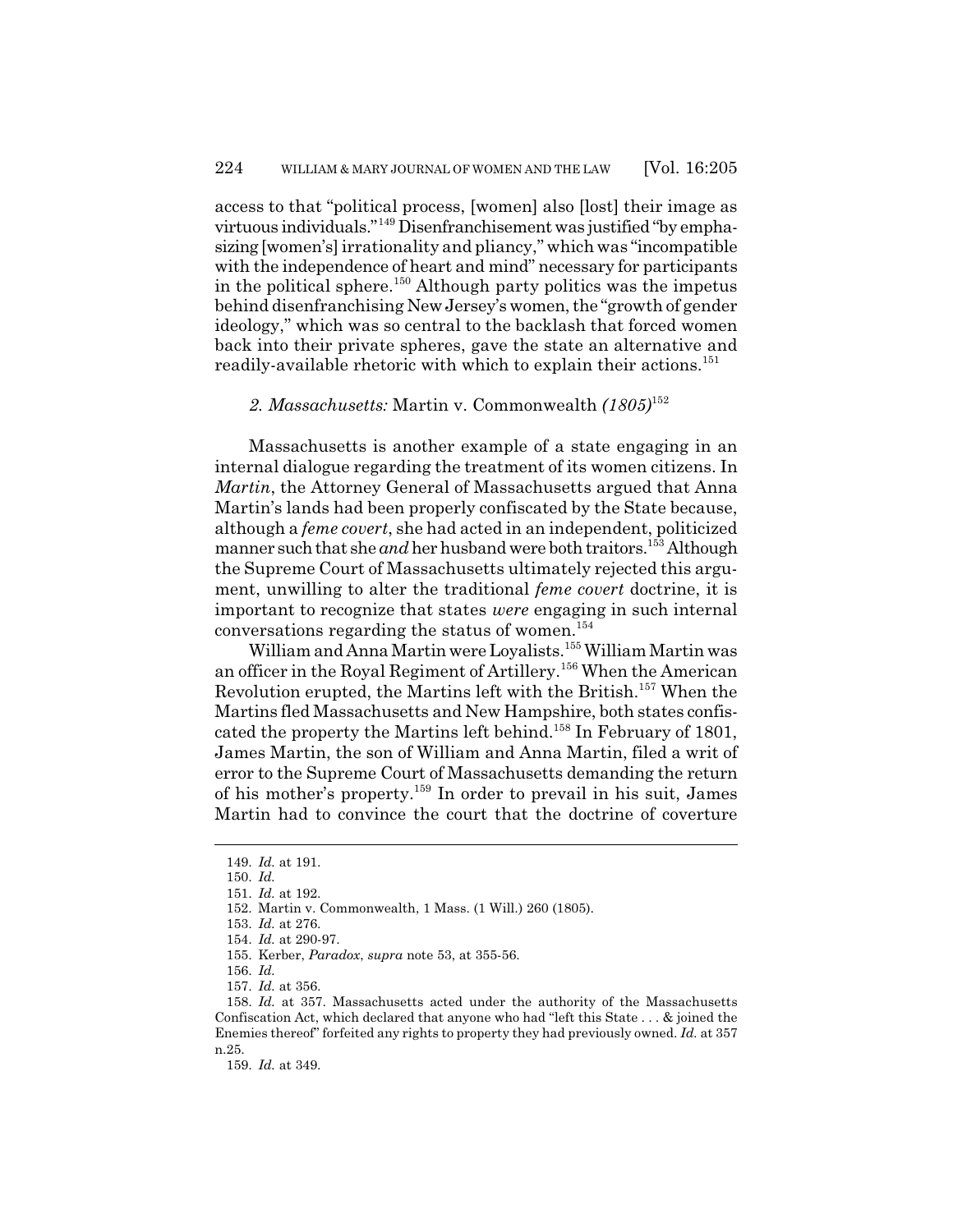meant that his mother had not acted of her own free will when she and William Martin had fled America with the British.<sup>160</sup>

When a woman married, her property came under the control of her husband.161 Interestingly, however, *control* was all the husband could exercise over the property; *ownership* remained in the woman's family.162 When Anna Martin, previously Anna Gordon, married William Martin, her property became his to control.<sup>163</sup> Any "real estate that came to her by bequest was set off to her directly . . . [she would retain] a right of remainder in it, and it would descend to her heirs."<sup>164</sup> So assuming the husband did not waste the property during his life, upon the death of both William and Anna (because "William Martin was 'seized and possessed' of Anna Martin's properties only 'during his natural life'"), the property would pass either to her heirs or revert back to the Gordon line; it would not pass to William Martin's heirs.165 This was important in *Martin v. Commonwealth* because the property Massachusetts had confiscated had belonged to Anna Martin, not William Martin.<sup>166</sup> James Martin, therefore, had the opportunity to reclaim his mother's property by demonstrating that the doctrine of coverture prevented the state from applying the Confiscation Act to her property because she was subordinate to the will of her husband.<sup>167</sup>

While James Martin utilized the theory of coverture, the Attorney General and Solicitor General for Massachusetts argued the opposite.<sup>168</sup> They presented to the court "a woman who had been redefined as a competent citizen by revolutionary legislation and challenged to make her own political choices in the crucible of revolution."169 The American Revolution had "broaden[ed] the obligations of citizenship to stretch past physical service and include the emotional and mental act of allegiance. Women could share this sort of citizenship, and . . . women could also share its obligations."<sup>170</sup>

The Massachusetts Supreme Court ultimately rejected the idea of the married, politicized woman.171 The court relied on the inherited

<sup>160.</sup> Martin v. Commonwealth, 1 Mass. (1 Will.) 260, 284 (1805) ("The real question is, whether the statute was intended to include persons who have, by law, no wills of their own.").

<sup>161.</sup> Kerber, *Paradox*, *supra* note 53, at 356.

<sup>162.</sup> *Id.*

<sup>163.</sup> *Id.*

<sup>164.</sup> *Id.*

<sup>165.</sup> *Id.* at 356-57 (quoting *Martin*, 1 Mass. (1 Will.) at 261).

<sup>166.</sup> *Id.* at 349.

<sup>167.</sup> *Id.*

<sup>168.</sup> *Id.* at 371.

<sup>169.</sup> *Id.*

<sup>170.</sup> *Id.*

<sup>171.</sup> Martin v. Commonwealth, 1 Mass. (1 Will.) 260, 290-91 (1805).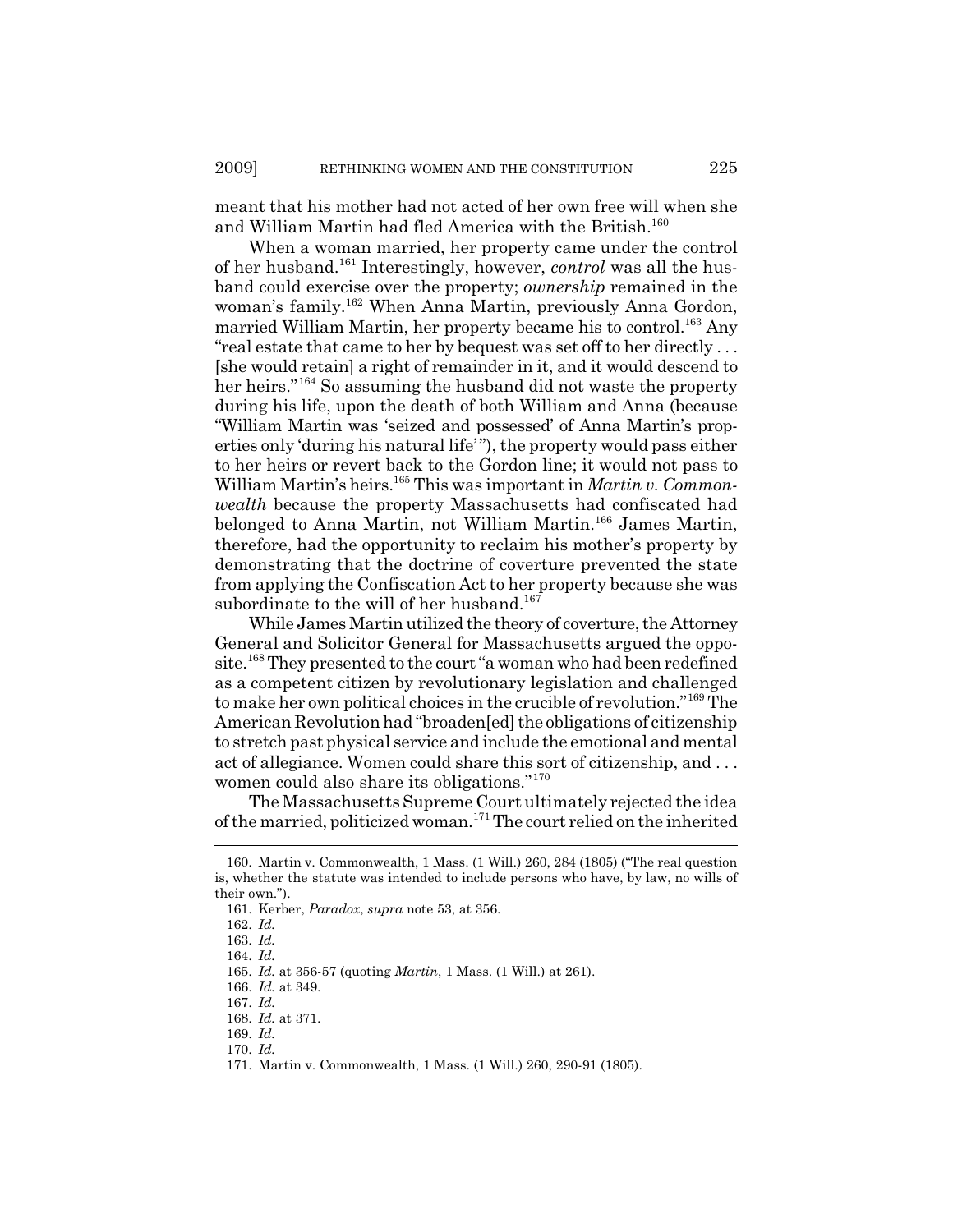tradition of coverture to make its decision.<sup>172</sup> The court upheld the notion that, "[i]n the relation of husband and wife, the law makes, in her behalf, such an allowance for the authority of the husband, and her duty of obedience, that guilt is not imputed to her for actions performed jointly by them."173 A married woman who commits an offense is "exempted from punishment, not because she is not within the letter of the law . . . but because she is viewed in such a state of subjection, and so under the control of her husband, that she acts merely as his instrument, and  $\ldots$  no guilt is imputable to her."<sup>174</sup>

Furthermore, the court did not want to punish wives for obedience to their husbands:

Can we believe that a wife, for so respecting the understanding of her husband as to submit her own opinions to his, on a subject so all-important as this, should lose her own property, and forfeit the inheritance of her children? Was she to be considered as criminal because she permitted her husband to elect his own and her place of residence? Because she did not, in violation of her marriage vows, rebel against the will of her husband?<sup>175</sup>

It would be ridiculous, the court determined, that anyone might argue that "it was the intention of the legislature to demand of *femescovert* their *aid and assistance* in the support of their constitution of government."176 The Massachusetts Confiscation Act was never meant to force wives to "oblige them either to lose their property or to be guilty of a breach of the duty, which, by the laws of their country and the law of God, they owed to their husbands."<sup>177</sup>

The Massachusetts Supreme Court therefore ruled for James Martin, holding that the property of *femes covert* could not be confiscated under the Confiscation Act.178 Anna Martin was "[a] *wife* who left the country in the company of her husband [and] did not *withdraw* herself; but was . . . withdrawn by him. She did not deprive the government of the benefit of her personal services; she had none to render; none were exacted of her."<sup>179</sup>

The case of *Martin v. Commonwealth* is interesting because the State argued that the Revolution had created a politicized, married

<sup>172.</sup> *Id.* at 290.

<sup>173.</sup> *Id.* 174. *Id.*

<sup>175.</sup> *Id.*

<sup>176.</sup> *Id.* at 291.

<sup>177.</sup> *Id.* at 295.

<sup>178.</sup> *Id.* at 292.

<sup>179.</sup> *Id.* at 291.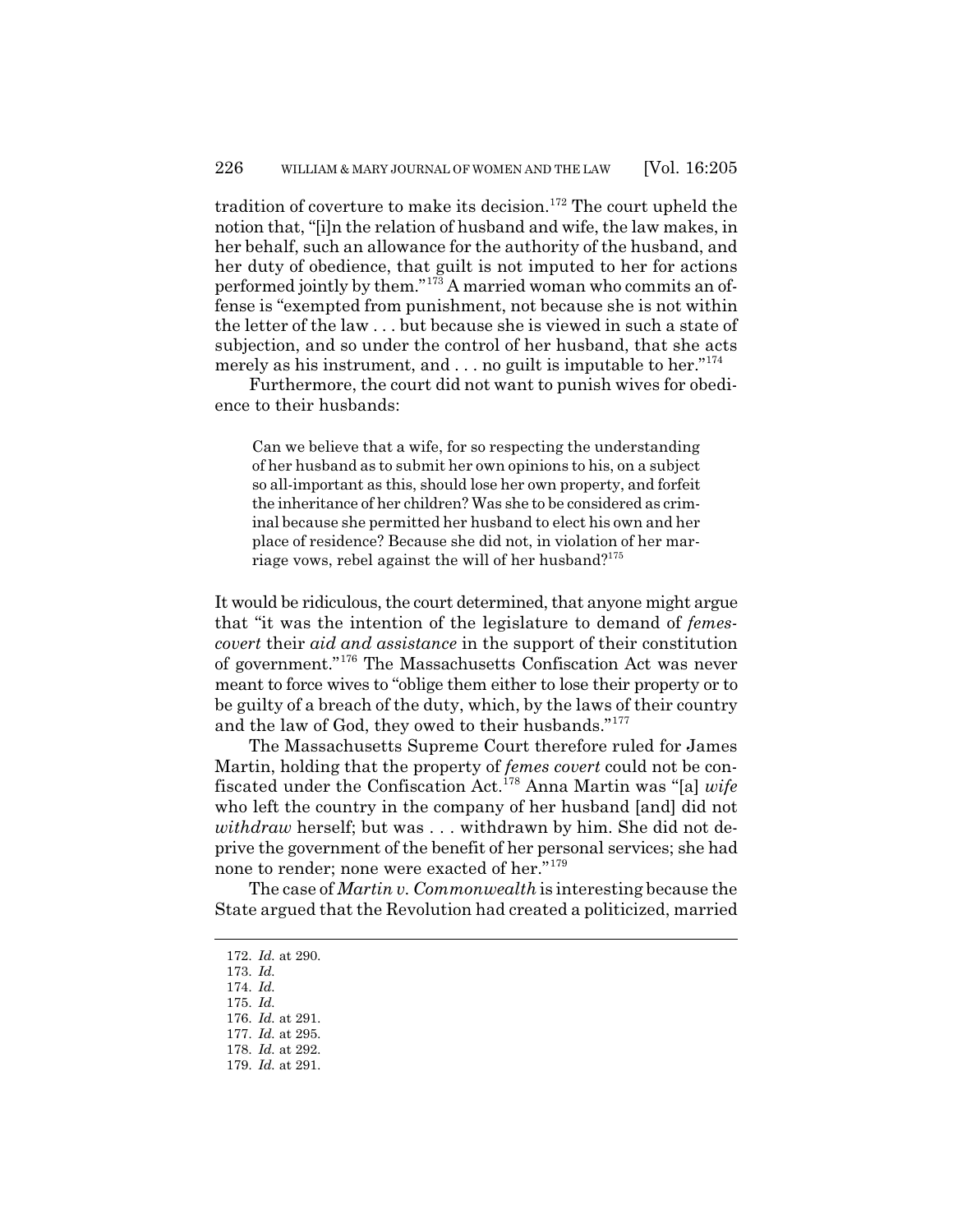woman.<sup>180</sup> The State argued that any wife who therefore left America with her husband became a traitor just as her husband was a traitor.<sup>181</sup> It was not the Constitution that required Massachusetts to see married women as *femes covert*, incapable of any independent action; it was the Massachusetts Supreme Court that was unwilling to extend such an idea of politicization and independence to the *femes covert* of their state.182 The court maintained the status quo and held that "[t]he law considers a *feme-covert* as having no will; she is under the direction and control of her husband; is bound to obey his commands; and in many cases which might be mentioned . . . cannot jointly with her husband act at all."<sup>183</sup>

#### *3. Illinois:* Bradwell v. State *(1873)*<sup>184</sup>

The case of *Bradwell* demonstrates that states were still responsible for deciding the rights of women, even after nearly a century had passed since the Constitution was adopted.<sup>185</sup> Additionally, Justice Bradley's concurrence in *Bradwell* further demonstrates that the idea of the separate spheres for men and women was still in strong circulation throughout the country.<sup>186</sup> The backlash from the Revolution's creation of the politicized woman had great staying power.<sup>187</sup>

In 1873 Myra Bradwell applied to the Illinois Supreme Court for a license to practice law.188 The State had previously granted her a special charter that allowed her to "edit [and] publish the Chicago Legal News as her own business."189 It was a successful business, and Chicago's attorneys even relied on her Legal News for their records after the great Chicago fire of 1871 destroyed many of their law offices.190 Bradwell studied law with her husband, a lawyer, and in 1873 applied for her own license to practice.191 Having once been a citizen of Vermont but now residing in Chicago, Illinois, Bradwell asserted her right to a license in Illinois based on the privileges and

189. *Id.*

<sup>180.</sup> *Id.* at 275-76.

<sup>181.</sup> *Id.* at 276.

<sup>182.</sup> *Id.* at 290-91.

<sup>183.</sup> *Id.* at 293.

<sup>184.</sup> Bradwell v. State, 83 U.S. (16 Wall.) 130 (1872).

<sup>185.</sup> *Id.* at 139.

<sup>186.</sup> *Id.* at 141.

<sup>187.</sup> See *supra* Part IV for a discussion of women's suffrage post-Revolution.

<sup>188.</sup> Linda K. Kerber, *"Ourselves and Our Daughters Forever": Women and the Constitution, 1787-1876*, THIS CONST.: A BICENTENNIAL CHRON., Spring 1985, at 25, 32, *available at* http://www.apsanet.org/imgtest/womenandconstitution.pdf [hereinafter Kerber, *Ourselves and Our Daughters*].

<sup>190.</sup> *Id.*

<sup>191.</sup> *Id.*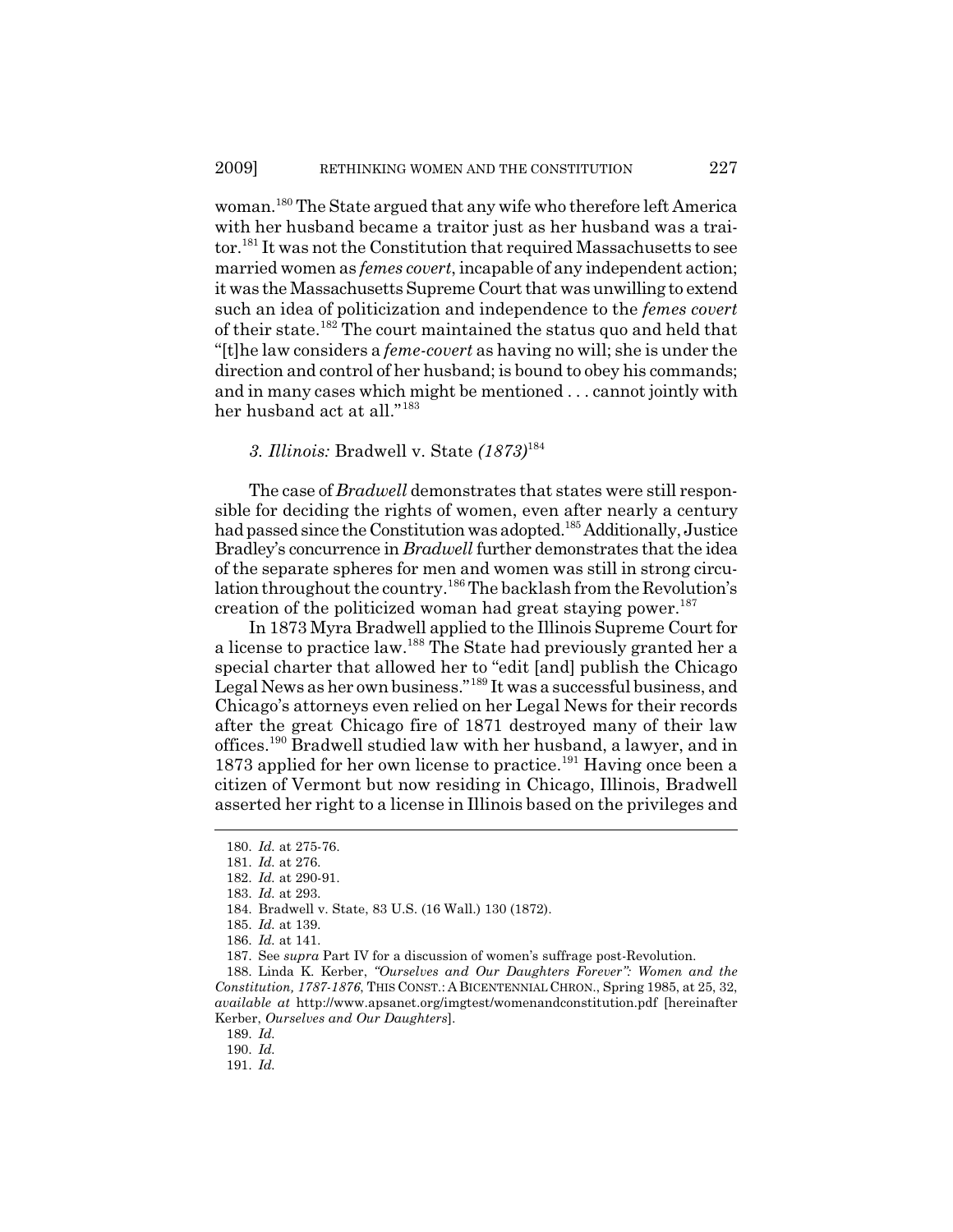immunities provision in Article IV of the Constitution<sup>192</sup> and the Fourteenth Amendment<sup>193</sup> to the Constitution.<sup>194</sup>

The Illinois Supreme Court denied her application.<sup>195</sup> It held that, though the state legislature had given it broad discretion regarding whom to admit to the practice of law, one of the limitations placed on the court was "that it should not admit any persons or class of persons who are not intended by the legislature to be admitted, even though their exclusion is not expressly required."196 Such limitations, the court said, "must operate to prevent our admitting women to the office of attorney at law. If we were to admit them, we should be exercising the authority conferred upon us in a manner which . . . was never contemplated by the legislature."<sup>197</sup> Bradwell was married, which made her a *feme covert* in the eyes of the law, and the Illinois Supreme Court was not willing to admit a woman, much less a married woman who was therefore "not fully a free agent," to the practice of law.<sup>198</sup>

Bradwell appealed this decision to the United States Supreme Court.199 "Bradwell's attorney argued that among the 'privileges and immunities' guaranteed to each citizen by the Fourteenth Amendment was the right to pursue any honorable profession."<sup>200</sup> More specifically, he "argue[d] that admission to the bar of a State of a person who possesses the requisite learning and character is one of those [privileges and immunities which belong to a citizen of the United States] which a State may not deny." <sup>201</sup>

The Supreme Court disagreed. Acknowledging that there *were* "privileges and immunities belonging to citizens of the United States . . . which a State is forbidden to abridge," the Court nonetheless held that "the right to admission to practice in the courts of a State is not one of them." 202 The majority of the Court based its decision solely on a consideration of privileges and immunities and whether the admission to a state bar was a privilege and immunity of citizenship of the United States.<sup>203</sup> In so doing, the majority was

<sup>192.</sup> U.S. CONST. art. IV, § 2, cl. 1 ("The Citizens of each State shall be entitled to all Privileges and Immunities of Citizens in the several States.").

<sup>193.</sup> U.S. CONST. amend. XIV, § 1 ("No State shall make or enforce any law which shall abridge the privileges or immunities of citizens of the United States.").

<sup>194.</sup> Bradwell v. State, 83 U.S. (16 Wall.) 130, 137 (1872).

<sup>195.</sup> Kerber, *Ourselves and Our Daughters*, *supra* note 188, at 32.

<sup>196.</sup> *Bradwell*, 83 U.S. (16 Wall.) at 132.

<sup>197.</sup> *Id.*

<sup>198.</sup> Kerber, *Ourselves and Our Daughters*, *supra* note 188.

<sup>199.</sup> *Id.*

<sup>200.</sup> *Id.*

<sup>201.</sup> *Bradwell*, 83 U.S. (16 Wall.) at 138.

<sup>202.</sup> *Id.* at 139.

<sup>203.</sup> *Id.* at 133.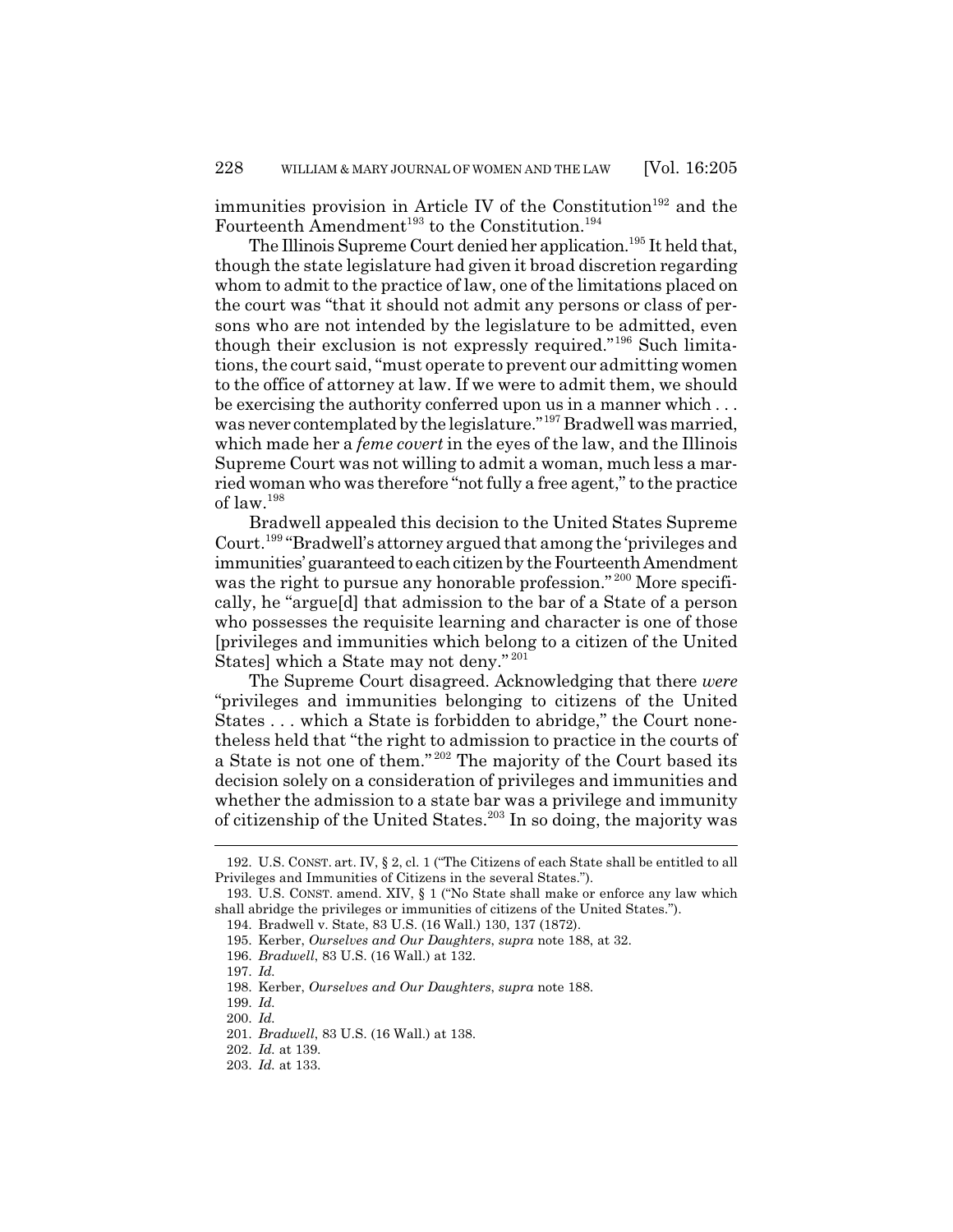able to avoid a discussion of whether Illinois's policy that a woman may not be admitted to the bar was acceptable.<sup>204</sup> Just as the Founders intended, the question of women's rights was a question left to the states. It was within Illinois's power to determine whether women should have the right to be admitted to the state bar.

The interesting thing about the *Bradwell* decision, however, is the concurrence of three Justices.<sup>205</sup> Written by Justice Bradley, the concurrence demonstrates that, although the question of women's rights was left to the states, the federal judiciary was considering state justification for the denial of those rights where before they had not. In this case, however, Bradley agreed with the state. According to Bradley, Bradwell's claim that "the privileges and immunities of women as citizens [allowed them] to engage in any and every profession, occupation, or employment in civil life," was completely ridiculous.206 Bradley argued that

civil law, as well as nature herself, has always recognized a wide difference in the respective spheres and destinies of man and woman. Man is, or should be, woman's protector and defender. The natural and proper timidity and delicacy which belongs to the female sex evidently unfits it for many of the occupations of civil life. The constitution of the family organization, which is founded in the divine ordinance, as well as in the nature of things, indicates the domestic sphere as that which properly belongs to the domain and functions of womanhood. The harmony, not to say identity, of interests and views which belong, or should belong, to the family institution is repugnant to the idea of a woman adopting a distinct and independent career from that of her husband. . . . The paramount destiny and mission of woman are to fulfil [sic] the noble and benign offices of wife and mother. This is the law of the Creator.<sup>207</sup>

For Bradley, then, nature itself required that a woman's place be in the private sphere of the home and the family.

One of the most interesting aspects of Bradley's concurrence is his acknowledgment of the *feme sole* as a potentially capable woman. He writes that "[i]t is true that many women are unmarried and not affected by any of the duties, complications, and incapacities arising out of the married state." 208 The capable *feme sole*, however, was the

<sup>204.</sup> *Id.* at 132.

<sup>205.</sup> *Id.* at 139-42 (Bradley, J., concurring) (joined by Justices Swayne and Field).

<sup>206.</sup> *Id.* at 140.

<sup>207.</sup> *Id.* at 141.

<sup>208.</sup> *Id.* at 141-42.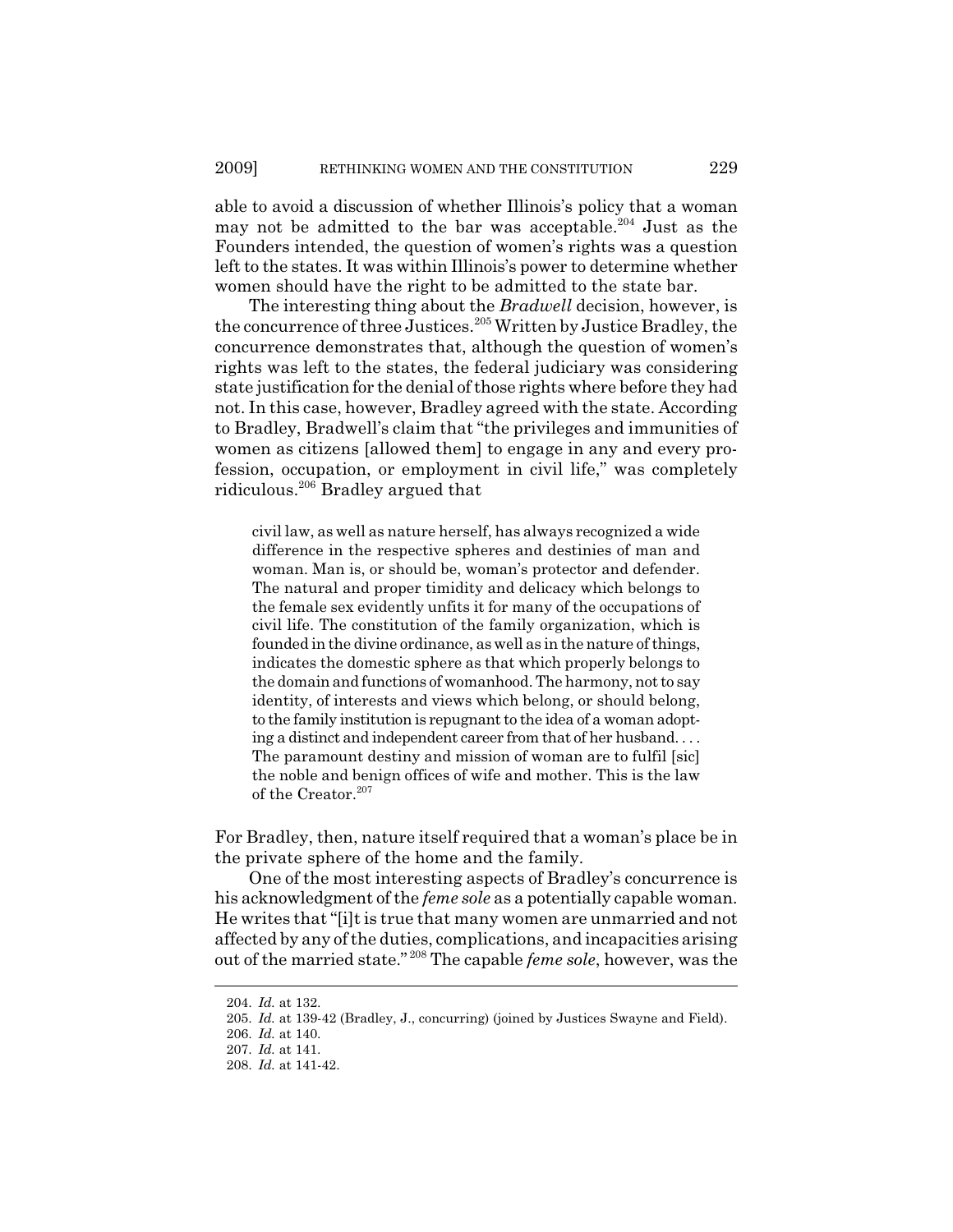exception, not the rule, "[a]nd the rules of civil society must be adapted to the general constitution of things, and cannot be based upon exceptional cases." 209 It would not be proper nor sensible to require Illinois to change its laws regarding admission to the state bar simply because there may be a woman unfettered by the laws of coverture.

Bradley's concurrence reveals that although the question of women's rights may have been an issue for states to consider, it was also on the federal judiciary's radar. And despite his acknowledgment of the expansion of a woman's place in society, Bradley agreed that "[i]t is the prerogative of the [state] legislator to prescribe regulations founded on nature, reason, and experience for the due admission of qualified persons to professions and callings demanding special skill and confidence. This fairly belongs to the police power of the State . . . ."<sup>210</sup> The concurrence is therefore interesting because Bradley *does* expound so long on the differences between men and women when ultimately he says bar admission is properly left to the prerogative of the state legislatures; it was not for the federal government to set those restrictions.<sup>211</sup>

The Supreme Court's decision in *Bradwell* is illustrative of the fact that it was not the federal government that was restricting the rights of women. It was the Illinois Supreme Court that determined that women not be admitted to the state bar. Although the United States Supreme Court affirmed this decision, it did so based on the idea that it was for the states to determine who may or may not be admitted to practice law within the individual states. The Supreme Court did not declare that women may not or should not be admitted to practice law.

Although the Constitution left to the states the opportunity to recognize women's rights, it also left to the states the opportunity to deny them. As often happens, following closely on the heels of the changes occurring in America was the backlash. When the men realized that the women had begun their *own* kind of mini-revolution, the response was to once again deny women access to the public sphere. The men had at their disposal the tradition of the separate spheres. According to the men, if women wanted to contribute to politics, it could be done within the private, domestic sphere, as "Republican Mothers." <sup>212</sup>

<sup>209.</sup> *Id.*

<sup>210.</sup> *Id.* at 142.

<sup>211.</sup> *Id.*

<sup>212.</sup> KERBER, WOMEN OF THE REPUBLIC, *supra* note 15, at 11.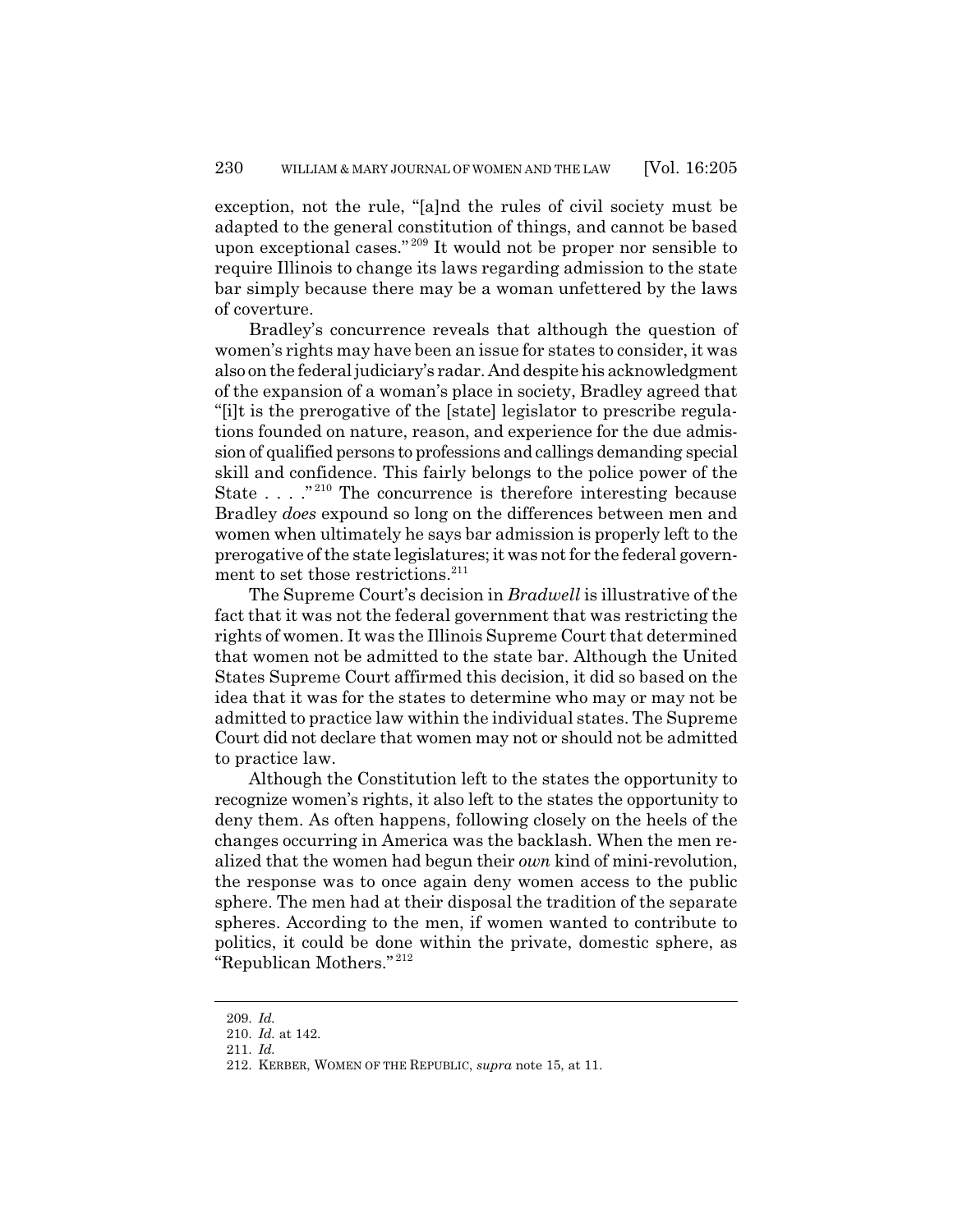#### IV. THE BACKLASH

Although the Revolution provided a revolutionary politicization of women, "the turn of the century [was] a period in which the boundaries between the sexes were sharpened and women left or were pushed out of the formal political arena." 213 This was the backlash. "For many women the Revolution had been a strongly politicizing experience, but the newly created republic made little room for them as political beings." 214 Americans needed to create "a political context in which private female virtues might comfortably coexist with the civic virtue that was widely regarded as the cement of the Republic."<sup>215</sup> Republican Motherhood offered the answer.<sup>216</sup>

As a Republican Mother, a woman could integrate the "political values" she had learned or developed during the Revolution with her "domestic life," her private sphere.<sup>217</sup> "Dedicated as she was to the nurture of public-spirited male citizens, she guaranteed the steady infusion of virtue into the Republic." 218 In such a way, a woman could meld her domesticity and familial obligations with her political inclinations.219

Although Republican Motherhood allowed a woman a limited justification for the continuation of "political education and political sensibility,"<sup>220</sup> the reality of the Republican Mother was that she served a very limited role.<sup>221</sup> It "provided [her] no outlet . . . to affect a real political decision." 222 Although women had been politicized to an extent, they were still "not fully political." <sup>223</sup>

The irony of this situation, though, is that Republican Motherhood "would eventually usher women into public life as reformers and activists." 224 Benjamin Rush, one of the founding fathers, "declared that 'Virtue, Virtue alone . . . is the basis of a republic,' expressing a growing consensus of the early republic. Since women were the untainted possessors of virtue, it would be their duty to ensure that American society would remain as pure as women were."<sup>225</sup>

<sup>213.</sup> Klinghoffer & Elkis, *supra* note 114, at 175.

<sup>214.</sup> KERBER, WOMEN OF THE REPUBLIC, *supra* note 15, at 11.

<sup>215.</sup> *Id.*

<sup>216.</sup> *Id.*

<sup>217.</sup> *Id.*

<sup>218.</sup> *Id.*

<sup>219.</sup> *Id.* at 12.

<sup>220.</sup> *Id.*

<sup>221.</sup> *Id.*

<sup>222.</sup> *Id.*

<sup>223.</sup> *Id.*

<sup>224.</sup> Eyal Rabinovitch, *Gender and the Public Sphere: Alternative Forms of Integration in Nineteenth-Century America*, 19 SOC. THEORY 344, 354 (2001).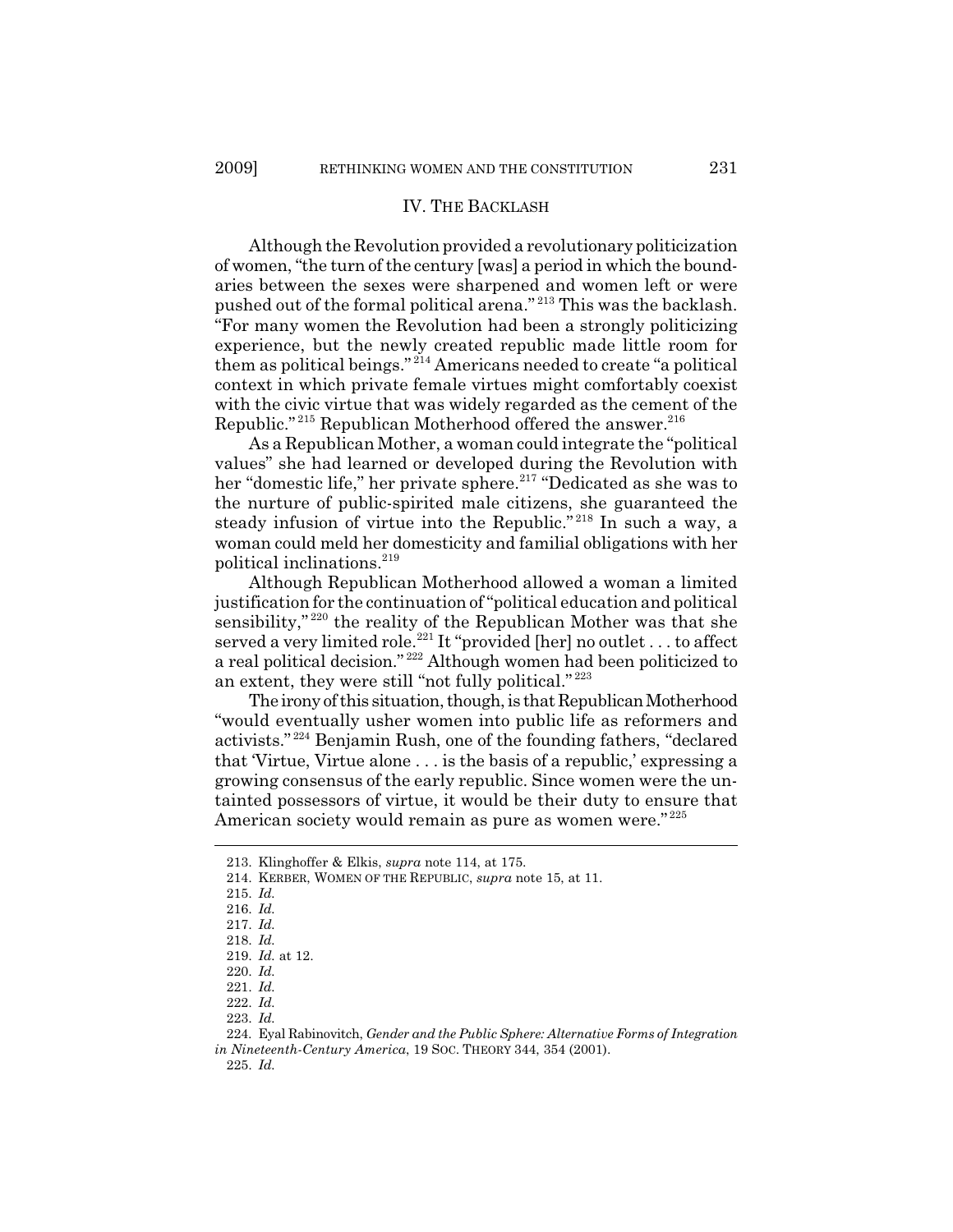Republican Motherhood "granted women an increasing means for direct action in the public sphere. In order to ensure that American society was truly virtuous, women started to disseminate opinions in print, effect legislation, and demonstrate publicly on behalf of 'virtuous' causes." <sup>226</sup>

Suffrage, however, was a different issue. When it came to the issue of suffrage, there was a distinct split between the Republican Mothers who believed female-led civic associations were the proper use of a woman's time and energy versus the Republican Mothers who championed the suffrage movement.<sup>227</sup> These two groups

disagreed about how women could best use their power of moral superiority. Suffragists believed that the conduct and content of electoral politics — voting and office holding — would benefit from women's special talents. But for others, woman suffrage was not only inappropriate but dangerous. It represented a radical departure from the familiar world of separate spheres, a departure that would bring, they feared, social disorder, political disaster, and, most important, women's loss of position as society's moral arbiter and enforcer.<sup>228</sup>

Ultimately, the former still believed in and accepted the idea of the separate spheres while the latter did not.<sup>229</sup>

As the states became less flexible in their view of women's rights, however, increasing numbers of women began to champion the suffragist cause and fight back.230 The system of "male dominance" and "female dependence" was a system "that women themselves [had been] persuaded to cooperate in maintaining . . . . The idea of 'woman's place' [was] sold to women as well as men — and often sold to them by other women."<sup>231</sup> But some women were no longer interested in buying into that system, and by 1848, these women were ready to speak out against and challenge that system.

In 1848, Seneca Falls, New York, hosted "[t]he first convention in America on the subject of women's rights." 232 The women in attendance adopted resolutions in order that they might show their dissatisfaction with the position of women in society.<sup>233</sup> The Resolutions

<sup>226.</sup> *Id.* at 355.

<sup>227.</sup> *Id.* at 361.

<sup>228.</sup> Baker, *supra* note 32, at 620.

<sup>229.</sup> Rabinovitch, *supra* note 224, at 361.

<sup>230.</sup> KERBER, OURSELVES AND OUR DAUGHTERS, *supra* note 188, at 6.

<sup>231.</sup> Karst, *supra* note 23, at 459.

<sup>232.</sup> *Id.*

<sup>233.</sup> Minutes from Woman's Rights Convention, Held at Seneca Falls (July 19, 1848), *in* 1 THE SELECTED PAPERS OF ELIZABETH CADY STANTON AND SUSAN B. ANTHONY 76-77 (Ann D. Gordon ed., 1997) [hereinafter Minutes].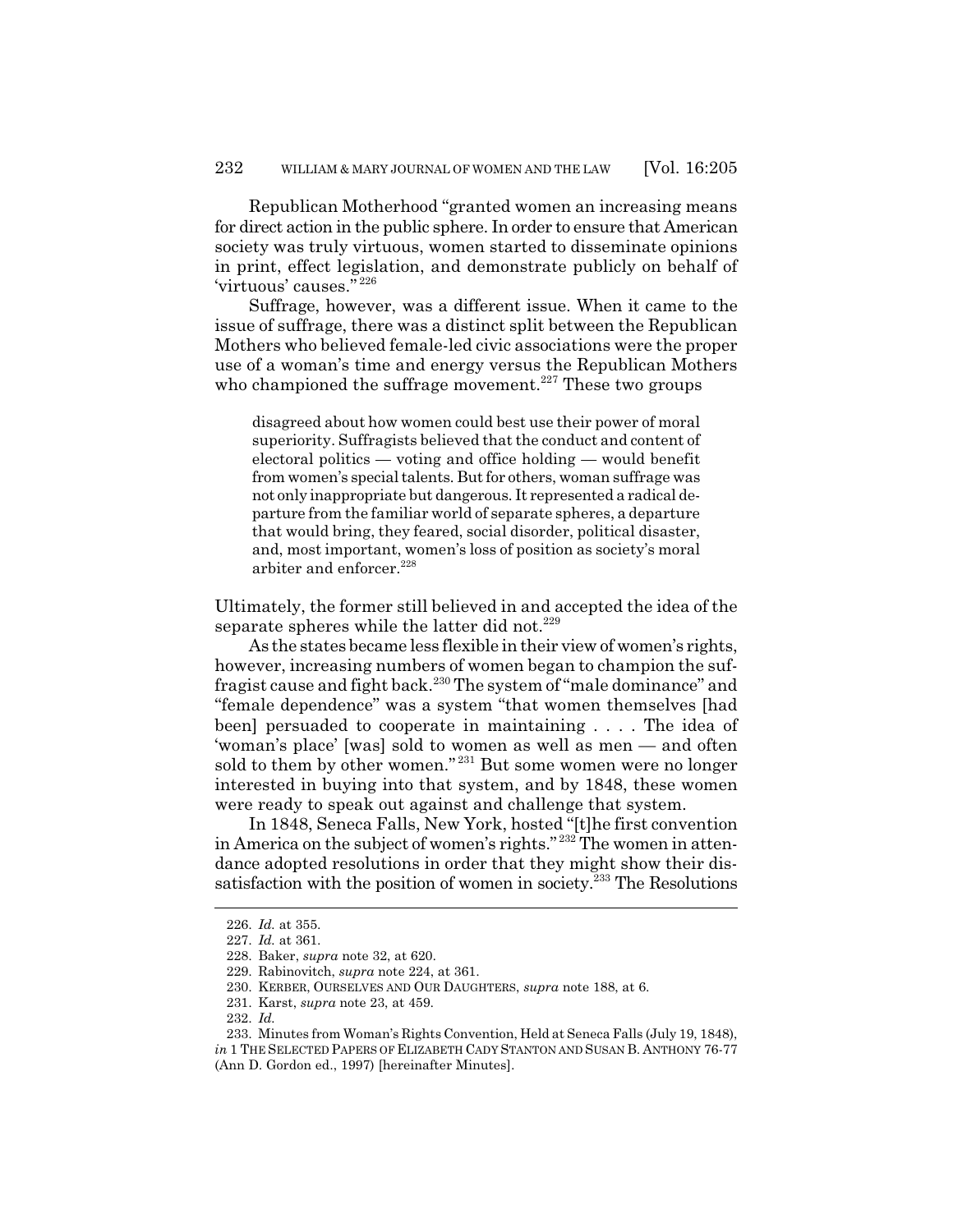announced: that women were the equal of men; $^{234}$  that the double standard which required women to be virtuous yet imposed no such requirement on men was unacceptable;<sup>235</sup> that women would no longer be satisfied with remaining in their private sphere; $^{236}$  and that women had duties which they had previously ignored but that would no longer be overlooked.<sup>237</sup>

The women at the Seneca Falls convention declared not only that women ought to be considered the equals of men, but also that it was the *duty* of every woman to educate herself about the public sphere so that women might make a claim to become part of it.<sup>238</sup> In addition to the Resolutions, the convention also adopted a "Declaration of Sentiments" mimicking the wording and style of the Declaration of Independence.239 "We hold these truths to be self-evident," the Declaration of Sentiments begins, "that all men and women are created equal; that they are endowed by their Creator with certain inalienable rights; [and] that among these are life, liberty, and the pursuit of happiness." 240 The Declaration of Sentiments then went on to discuss "such legal issues as obedience to one's husband, divorce, and marital property, and also to the double standards of morals."<sup>241</sup> The first grievance listed was that women were denied the "right to the elective franchise." 242

Although these women's rights movements, including the gathering at Seneca Falls gained little to no "integration into the nineteenthcentury American public sphere," what is important is that the women were *trying*. 243 Women were trying to rally and secure for themselves

<sup>234.</sup> *See id.* (resolving that "all laws which . . . place [woman] in a position inferior to that of man, are contrary to the great precept of nature, and therefore of no force or authority" and "woman is man's equal — was intended to be so by the Creator, and the highest good of the race demands that she should be recognized as such").

<sup>235.</sup> Rabinovitch, *supra* note 224, at 355-56; *See* Minutes, *supra* note 233, at 77 (resolving that "the same amount of virtue, delicacy, and refinement of behavior, that is required of woman in the social state, should also be required of man").

<sup>236.</sup> *See* Minutes, *supra* note 233, at 77 (resolving that "it is time she should move in the enlarged sphere which her great Creator has assigned her").

<sup>237.</sup> *See id.* (resolving that "it is the duty of the women of this country to secure to themselves their sacred right to the elective franchise [and] it is demonstrably the right and duty of woman, equally with man, to promote every righteous cause, by every righteous means").

<sup>238.</sup> *Id.*

<sup>239.</sup> *Compare* Declaration of Sentiments, Minutes from Woman's Rights Convention, Held at Seneca Falls (July 20, 1848) *in* 1 THE SELECTED PAPERS OF ELIZABETH CADY STANTON AND SUSAN B. ANTHONY, *supra* note 233, at 78-81, *with* THE DECLARATION OF INDEPENDENCE pmbl. (U.S. 1776).

<sup>240.</sup> Declaration of Sentiments, *supra* note 239, at 78.

<sup>241.</sup> Karst, *supra* note 23, at 472 n.100.

<sup>242.</sup> Declaration of Sentiments, *supra* note 239, at 79.

<sup>243.</sup> Rabinovitch, *supra* note 224, at 361.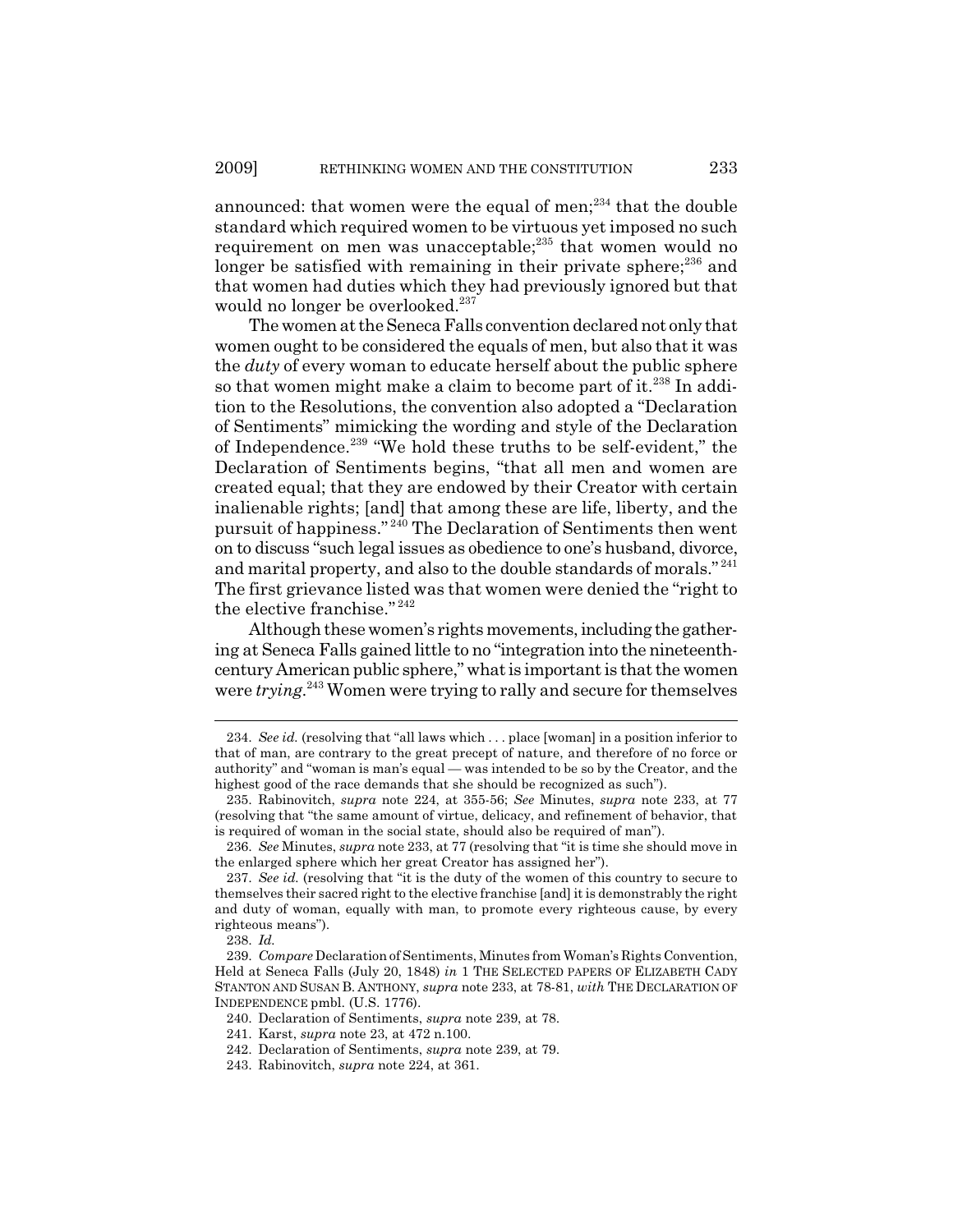rights which the Revolution had given the men in society. They invoked the American Revolution to explain their plight, throwing at the men the same rhetoric and ideology the Americans had used against the British a generation before.

#### **CONCLUSION**

When evaluating history, it is important to "recognize that significant change more often occurs gradually rather than precipitously, in an evolutionary rather than revolutionary manner. It is also true, however, that some events are decisive and epoch-making, even if their impact and import are not fully experienced and understood until considerable time has passed." 244 The Revolution was both revolutionary and evolutionary. The former was the new Republic the Revolution created seemingly overnight; the latter was that it "spe[d] the integration of women into the civil polity."<sup>245</sup> Where before women had been pre-political, the Revolution began the process of politicizing them.

Unlike the creation of the Republic, women's politicization would be an extraordinarily long process. Yet it is also important to recognize and acknowledge that the change started during the Revolution and continued into the new Republic. Throughout the process, American society was aware of and discussing the changing roles of women.

Within this societal framework, the Constitution was adopted. It is true that the Constitution did not explicitly guarantee rights to women. But it did not revoke women's rights, either. The states had the option of granting or recognizing women's rights. One state chose to enfranchise women.<sup>246</sup> Another state witnessed an internal conflict in its legal system that involved an argument over whether married women should be recognized as independent citizens capable of taking independent action.<sup>247</sup> Again, the important thing to recognize here is that these debates *were* happening, sometimes in very public ways, and the Constitution *allowed them to happen*.

Granted, the process would take over a century to achieve women's politicization.<sup>248</sup> In part this was because the men had not intended a revolution within their own society. When "any demands

<sup>244.</sup> Herman Belz, *Liberty and Equality For Whom? How to Think Inclusively About the Constitution and the Bill of Rights*, 25 HIST. TEACHER 263, 268 (1992).

<sup>245.</sup> Kerber, *Ourselves and Our Daughters*, *supra* note 188, at 8.

<sup>246.</sup> *See* Klinghoffer & Elkis, *supra* note 114, at 166 (noting that New Jersey had enfranchised women to vote).

<sup>247.</sup> *See id.* at 191 (discussing the seizure of property by Massachusetts).

<sup>248.</sup> *See* ZINN, *supra* note 30, at 384 ("Women had finally, after long agitation, won the right to vote in 1920 with the passage of the Nineteenth Amendment . . . .").